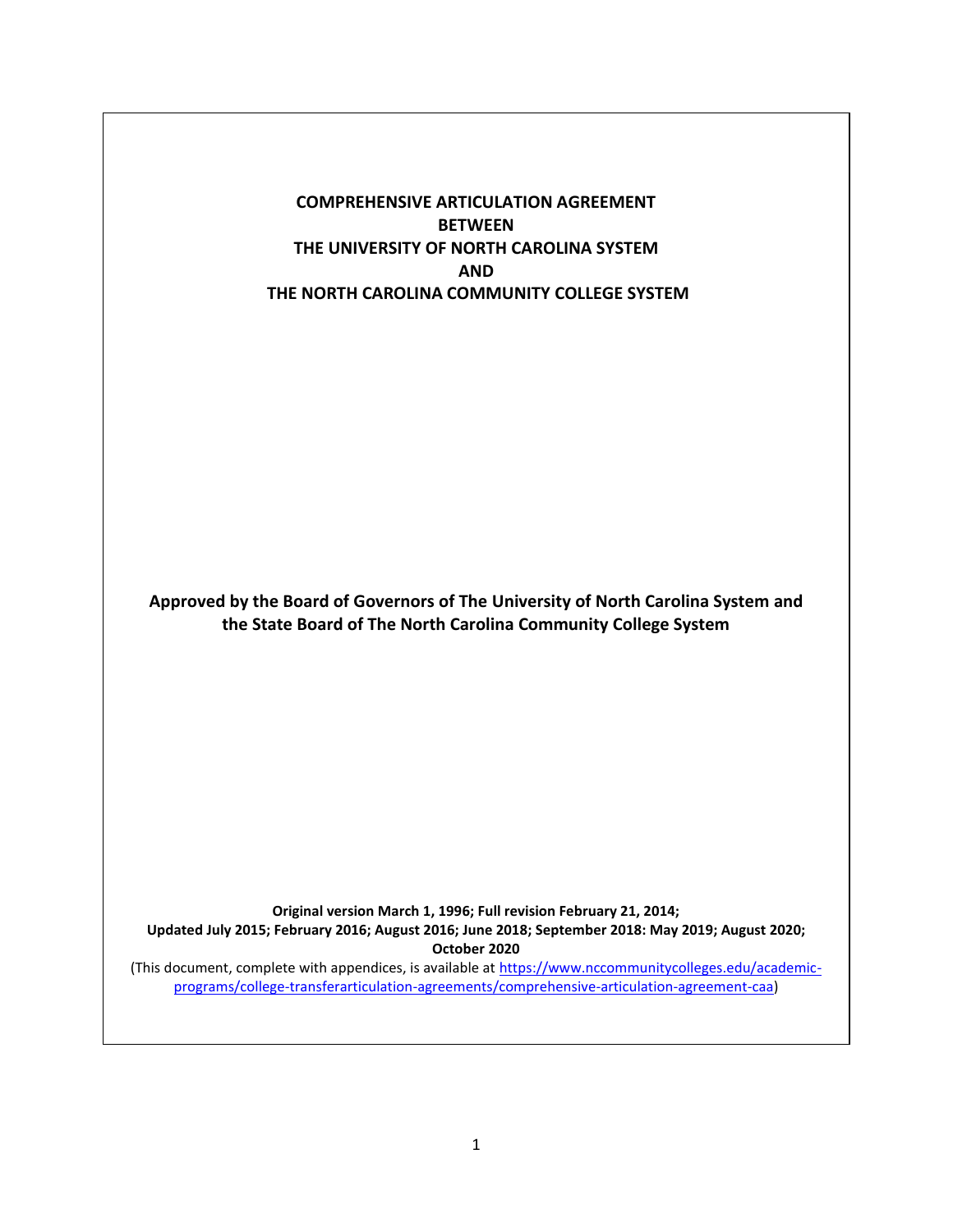## **COMPREHENSIVE ARTICULATION AGREEMENT (CAA) BETWEEN THE UNIVERSITY OF NORTH CAROLINA SYSTEM AND THE NORTH CAROLINA COMMUNITY COLLEGE SYSTEM**

### **TABLE OF CONTENTS**

**[Legislative](#page-2-0) Overview**

**[Review and Revision of the Comprehensive Articulation Agreement \(2013\)](#page-2-1)**

**[Assumptions and Intent](#page-3-0)**

**[Policies](#page-3-1)**

**[Regulations](#page-5-0)**

### **[Appendices](#page-9-0)**

### **A. [Legislation](#page-10-0)**

**B. [Purpose and History](#page-12-0)**

### **C. [Transfer Advisory Committee Procedures](#page-14-0)**

- Form CAA-01 Course Addition/Deletion
- Form CAA-02 Change of Course Status to UGETC
- Form CAA-03 Change of Course Designation to Pre-Major/Elective or General Education
- **D. [Transfer Advisory Committee](#page-24-0)**
- **E. [CAA Transfer Credit Appeal Procedure](#page-26-0)**
- **F. [Associate in Arts and Associate in Science Curriculum Standards](#page-27-0)**
- **G. [Transfer Course List](#page-32-0)**
- **H. Uniform Articulation Agreements**

This document contains the articulation agreement in sections I-IV. Supporting documentation is provided in the appendices.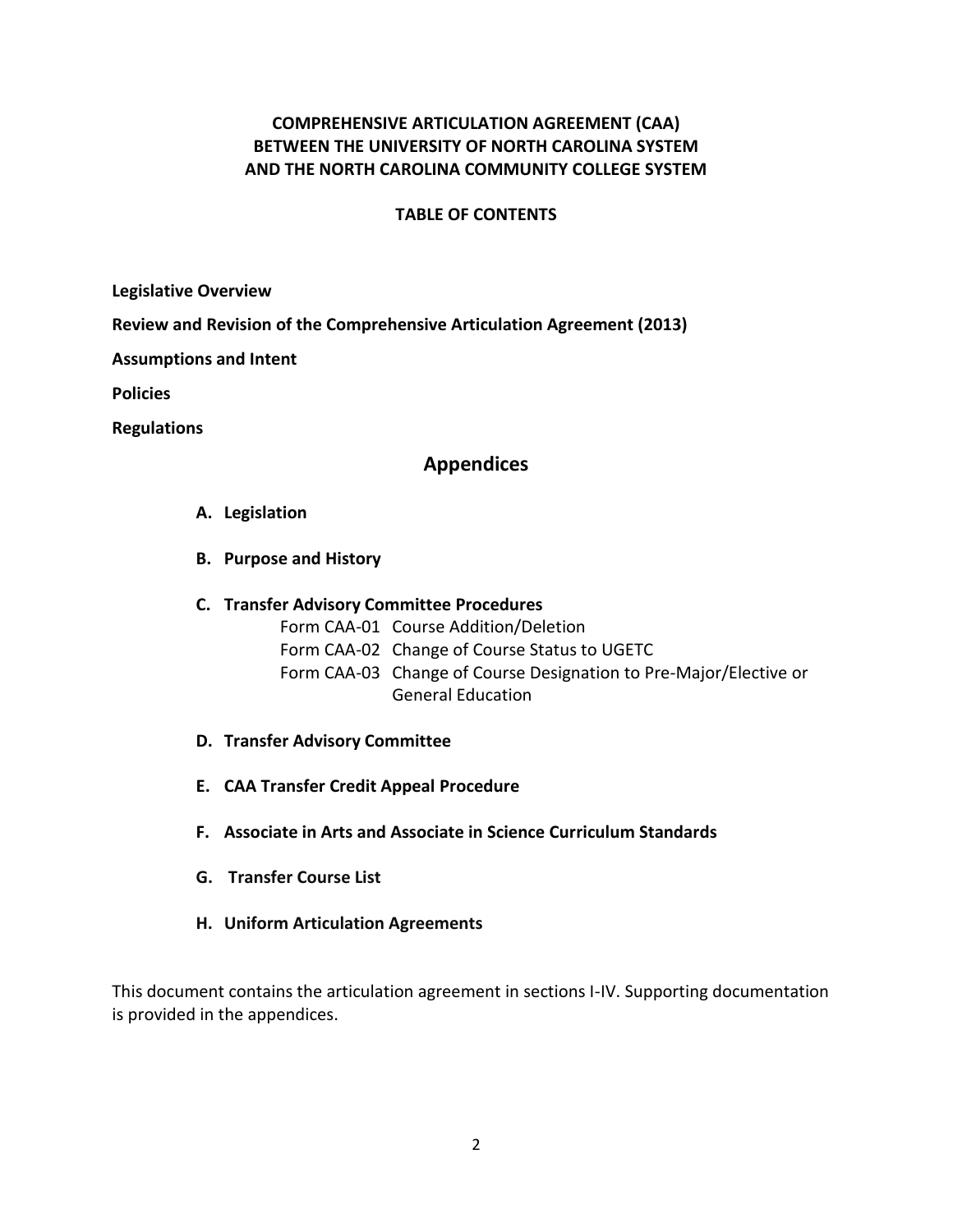## **I. Legislative Overview**

<span id="page-2-0"></span>The Comprehensive Articulation Agreement fulfills the provisions of House Bill 739, Senate Bill 1161 (1995 Session of the General Assembly), and House Bill 903. The original legislation is provided in Appendix A. Section 1 of HB 739 instructed the Board of Governors of The University of North Carolina System and the State Board of Community Colleges to develop a plan for the transfer of credits between the institutions of the North Carolina Community College System, and between them and the constituent institutions of The University of North Carolina System. Section 3 of HB 739 instructed the State Board of Community Colleges to implement common course descriptions for all community college programs by June 1, 1997. Section 1 of SB 1161 directed The University of North Carolina System Board of Governors and the State Board of Community Colleges to develop a plan that ensures accurate and accessible academic counseling for students considering transfer between community colleges, and between community colleges and the constituent institutions of The University of North Carolina System. Section 2 of SB 1161 required the two Boards to establish a timetable for the development of guidelines and transfer agreements for program majors, professional specialization, and associate in applied science degrees. Section 3 of SB 1161 directed the Board of Governors of The University of North Carolina System and the State Board of Community Colleges to review their policies and rules and make any changes that are necessary to implement the plan for the transfer of credits.

In 2013, S.L. 2013-72 (HB 903) further emphasized the importance of the Comprehensive Articulation Agreement (CAA) by mandating compliance with its terms and requiring biannual joint reviews to assure full institutional adherence to the agreement. The bill requires that a report, summarizing the results of these reviews, including any instances of non-compliance or revision to the agreement be submitted to the Joint Legislative Oversight Committee on November 1 of each year.

## <span id="page-2-1"></span>**II. Review and Revision of the Comprehensive Articulation Agreement (2013)**

Since the Comprehensive Articulation Agreement was established in 1997, there have been nearly two decades of student and faculty experience with the CAA, and considerable changes in lower-level general education requirements, and major program requirements of our North Carolina public senior institutions. Additionally, executive and legislative agencies with the state have endorsed greater participation in college level work by qualified secondary students.

After the review of the CAA within the context of these changes, this revision of CAA policies and curricula is designed to better facilitate the original purpose of the CAA to optimize the transfer of credits between the institutions of the North Carolina Community College System and The University of North Carolina System institutions.

The focus of the current review of the CAA includes the following:

- 1. Supporting current general education requirements at senior institutions.
- 2. Establishing a process for maintaining currency.
- 3. Ensuring current information is universally accessible to students and advisors at both senior institutions and community colleges.

The revised Comprehensive Articulation Agreement serves as a current and adaptive agreement that supports more students completing both the associate and baccalaureate degrees.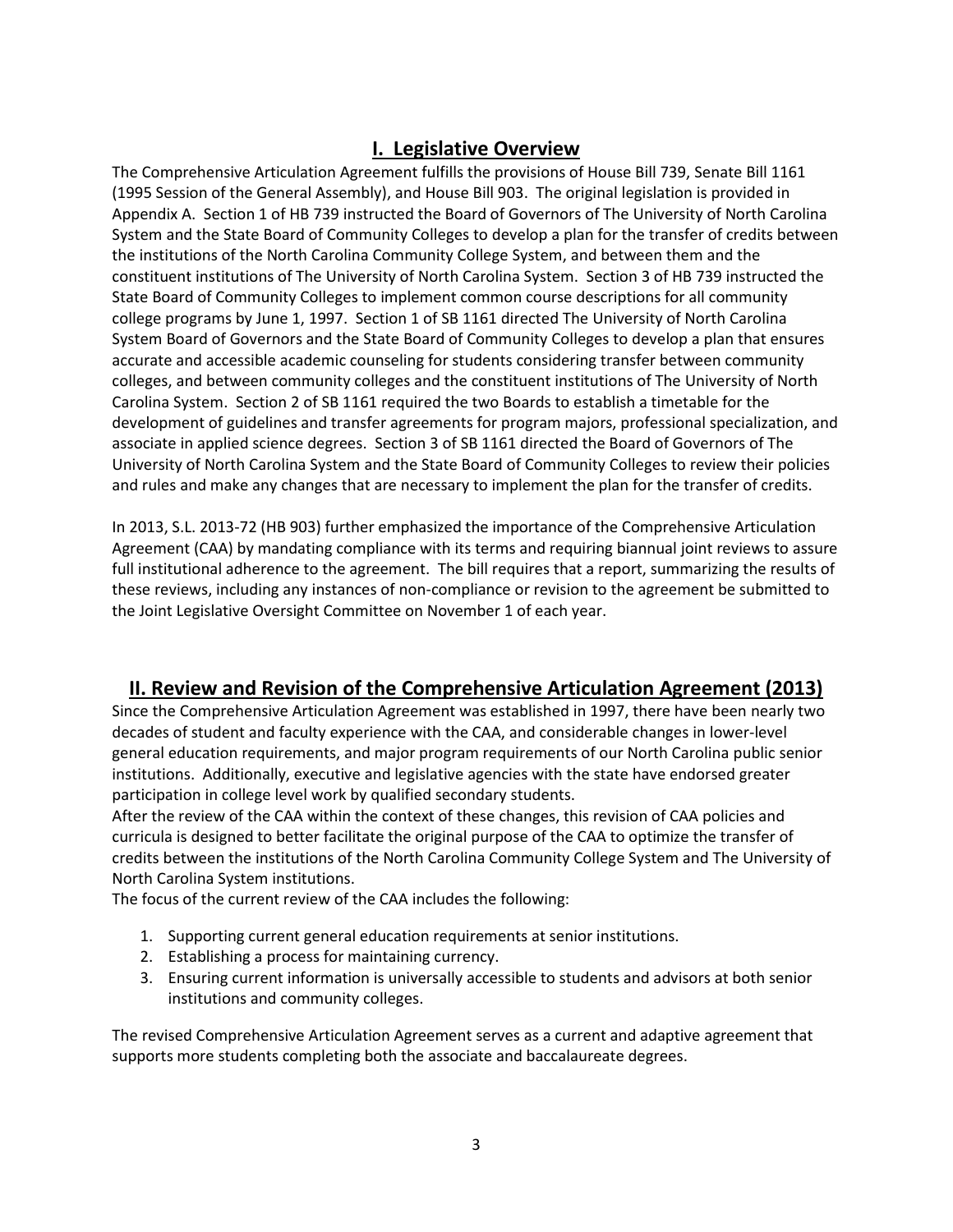## **III. Assumptions and Intent**

<span id="page-3-0"></span>The Comprehensive Articulation Agreement between The University of North Carolina System and the North Carolina Community College System rests upon several assumptions common to successful statewide comprehensive articulation agreements. The primary assumption is that institutions recognize the professional integrity of other public post-secondary institutions that are regionally accredited for college transfer programs. All courses designated as approved for college transfer under this agreement will be taught by faculty who meet Southern Association of Colleges and Schools Commission on Colleges (SACS) credential requirements**.** Another assumption is that substantial commonality exists in the lower-division general education requirements and courses currently offered at all universities and community colleges for the purpose of transfer.

The general education courses and pre-major courses offered at the institutions that comprise The University of North Carolina System and the North Carolina Community College System are similar in intended outcomes and competencies, and so, transferable between institutions. The general education requirements of the receiving institutions remain in effect for all students not participating in this comprehensive articulation agreement; any upper-division general education requirements and graduation requirements remain unaffected by this agreement. Institution-wide, lower-division general education requirements serve as the starting point for determining specific general education courses in each baccalaureate major. The specific lower-level courses required for each major are the subject of the pre-majors developed by joint discipline committees. The purpose and history are provided in Appendix B.

## **IV. Policies**

<span id="page-3-1"></span>The Comprehensive Articulation Agreement (CAA) applies to all fifty-eight North Carolina community colleges and all sixteen constituent institutions of The University of North Carolina System. The CAA is applicable to all North Carolina community college students who successfully complete a course designated as transferable or graduate with an Associate in Arts or Associate in Science degree and transfer to a constituent institution of The University of North Carolina System. The regulations for implementation of the CAA were originally approved by the Board of Governors and the State Board of Community Colleges. The Transfer Advisory Committee (TAC) oversees refinements of the regulations and minor changes. Significant changes will be brought to the Board of Governors and the State Board of Community Colleges for review at the discretion of the respective Presidents of The University of North Carolina System and the North Carolina Community College System. The TAC Procedures are provided in Appendix C.

Since the CAA was first established, the state of North Carolina has encouraged high school students to maximize their time by taking college coursework under various initiatives. The CAA policies extend to high school students taking college coursework through the North Carolina Community College System and/or the constituent universities of The University of North Carolina System.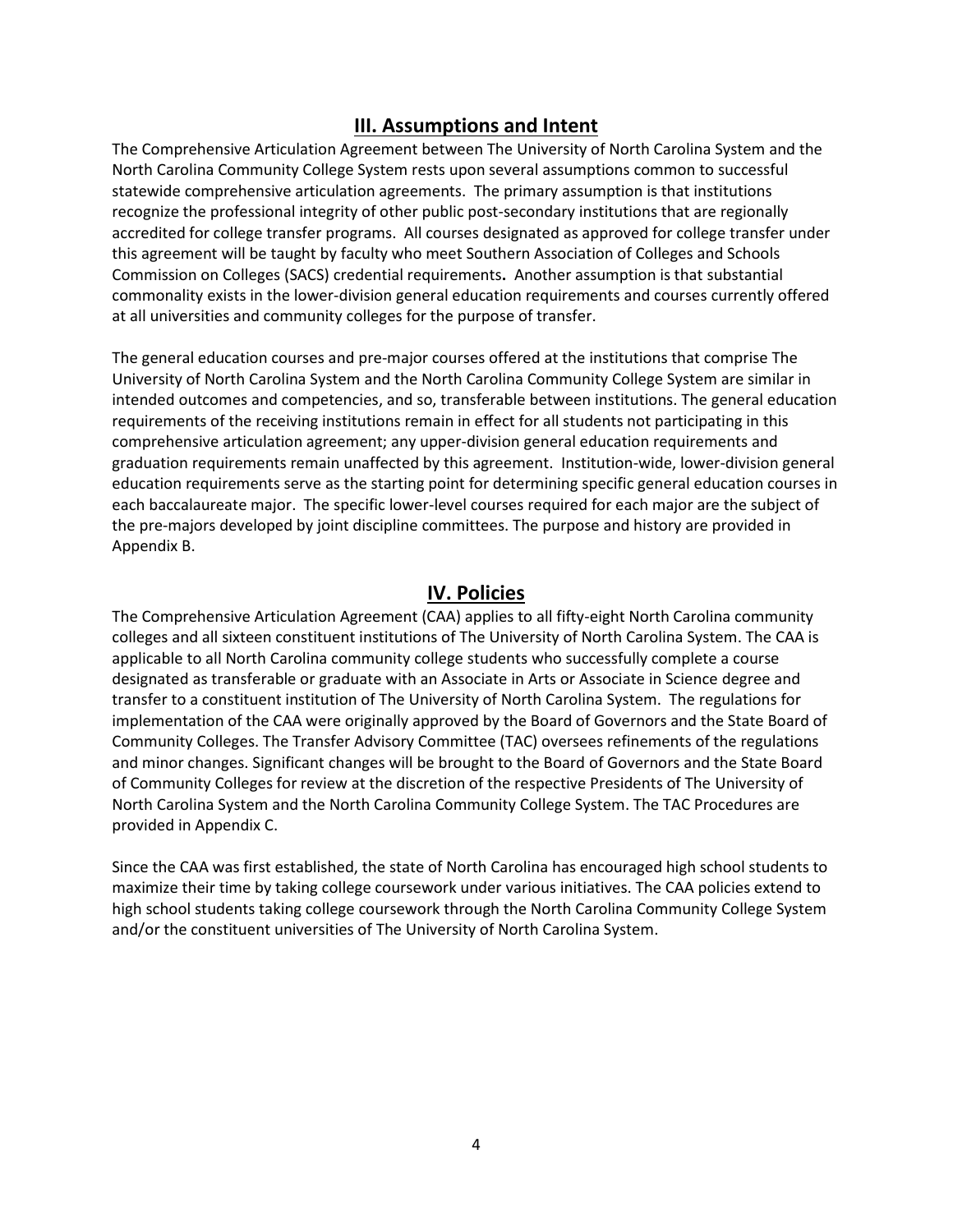# **A. Transfer Advisory Committee (TAC)**

Authority to interpret CAA policy rests with the TAC. The TAC is an eight-member committee appointed by the Presidents of the North Carolina Community College System and The University of North Carolina System.

### • **NCCCS Members:**

Four representatives from the North Carolina Community College System (NCCCS). These members will be appointed by the Chief Academic Officer of the NCCCS.

### • **UNC Members**

Four representatives from the UNC System. These members will be appointed by the Chief Academic Officer of The University of North Carolina System.

Questions concerning CAA policy interpretations should be directed to the appropriate system's chief academic officer with an explanation of the institutional policy that may (appear to) be in conflict with CAA policy. The chief academic officer will forward unresolved questions to the TAC for interpretation. Each system will appoint one ex-officio nonvoting member to support the work of the TAC.

Questions about the transferability of course work under the CAA or any proposed changes to the policies, general education courses, or pre-majors must be addressed by the TAC. Changes to the curriculum standards for the Associate in Arts and Associate in Science degree programs are the authority of the State Board of Community Colleges. The TAC will be notified of any changes.

The TAC will also provide general counsel and recommendations to the North Carolina Community College System (NCCCS) and the UNC System in matters leading to optimal transfer between the two systems.

# **B. Transfer Assured Admissions Policy (TAAP)**

The TAAP assures admission to one of the 16 UNC System institutions under the following conditions:

- Admission is not assured to a specific campus or specific program or major.
- Students must have graduated from a North Carolina community college with an Associate in Arts or Associate in Science degree.
- Students must meet all requirements of the CAA.
- Students must have an overall GPA of at least 2.0 on a 4.0 scale, as calculated by the college from which they graduated, and a grade of "C" or better in all CAA courses.
- Students must be academically eligible for re-admission to the last institution attended.
- Students must meet judicial requirements of the institution to which they apply.
- Students must meet all application requirements at the receiving institution, including the submission of all required documentation by stated deadlines.

If a student is denied admission to a UNC institution, then he or she will be notified in writing by the institution. In this notification, the student will be directed to the College Foundation of North Carolina (CFNC) website [\(www.cfnc.org\)](http://www.cfnc.org/) where the student will be given information regarding space availability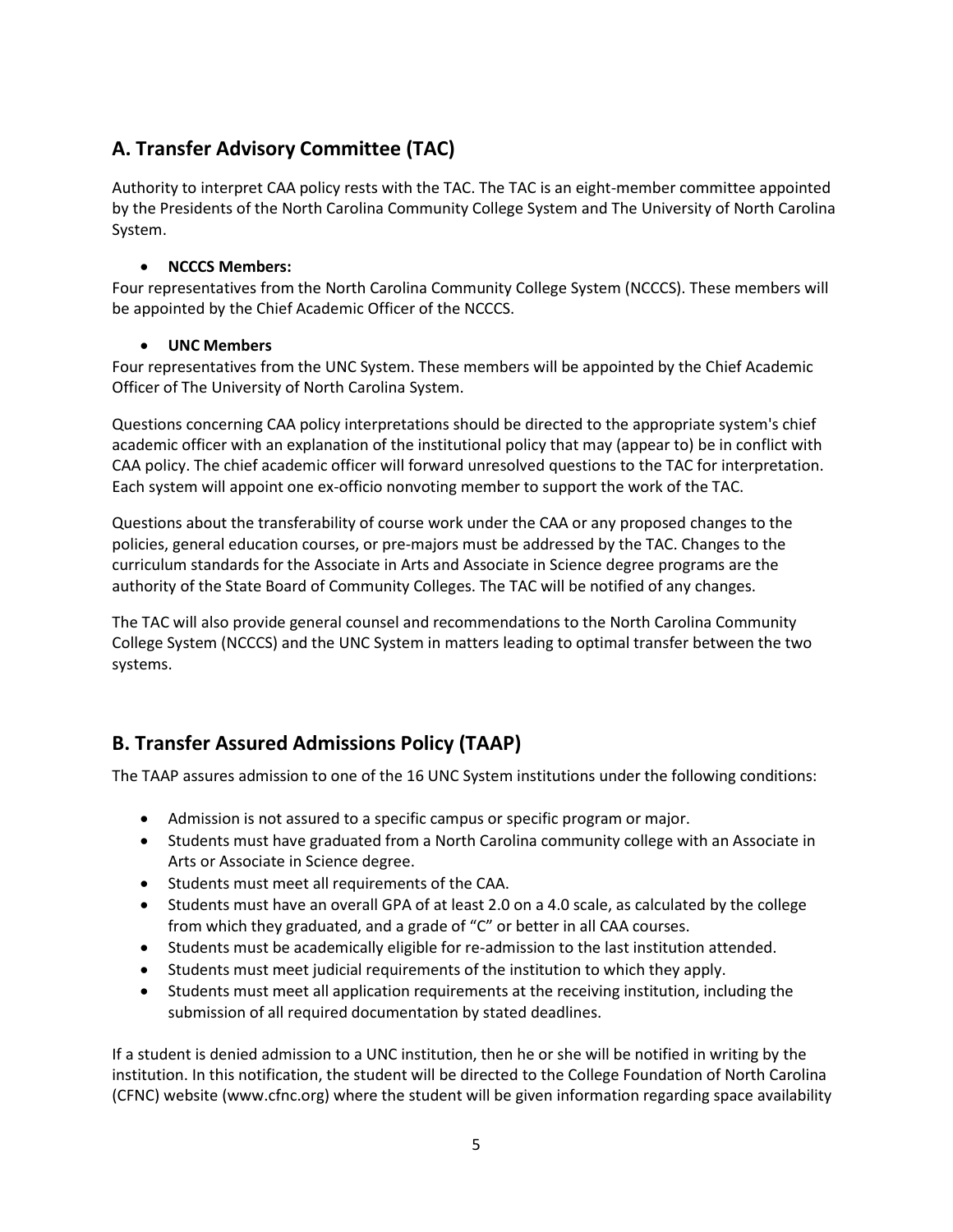and contacts in the respective UNC Admissions offices. It is the student's responsibility to contact each institution's admissions office to get specific information about admissions and available majors.

If the previous steps do not result in admission to a UNC institution, then the student should contact the CFNC Resource Center at 1-866-866-CFNC.

# **C. Transfer Credit Appeal**

If a transfer student perceives that the terms of the CAA have not been honored, he or she may follow the Transfer Credit Appeal Procedure as outlined in Appendix E. Each UNC and community college institution will provide a link to the Transfer Credit Appeal Procedure on its website.

## <span id="page-5-0"></span>**V. Regulations**

## **A. Transfer of Credits**

The CAA establishes the procedures governing the transfer of credits for students who transfer from a North Carolina Community College to a constituent institution of The University of North Carolina System. The CAA does not address admission to a specific institution or to a specific major within an institution.

## **1. Eligibility**

To be eligible for the transfer of credits under the CAA, the student must graduate from the community college with an Associate in Arts (AA) or Associate in Science (AS) degree and have an overall Grade Point Average (GPA) of at least 2.0 on a 4.0 scale and a grade of "C" or better in all CAA courses. Students who do not complete the degree are eligible to transfer credits on a course-by-course basis.

## **2. Definition of General Education Courses and Pre-major Courses**

The Associate in Arts (AA) and Associate in Science (AS) degree programs in the North Carolina Community College System require a total of sixty or sixty-one semester hours credit for graduation (see Appendix F) and are transferable to any UNC institution. The overall total is comprised of both lowerdivision general education and pre-major courses. This curriculum reflects the distribution of discipline areas commonly included in institution-wide, lower-division general education requirements for the baccalaureate degree.

The Associate in Arts (AA) and Associate in Science (AS) degree programs include general education requirements that represent the fundamental foundation for success and include study in the areas of English composition, communications, humanities and fine arts, natural sciences and mathematics, and social and behavioral sciences. Within these discipline areas, community colleges must include opportunities for the achievement of competence in reading, writing, oral communication, fundamental mathematical skills, and basic computer use. Students must meet the receiving university's foreign language and/or health and physical education requirements, if applicable, prior to or after transfer to the senior institution.

The AA and AS degree programs of study are structured to include two components: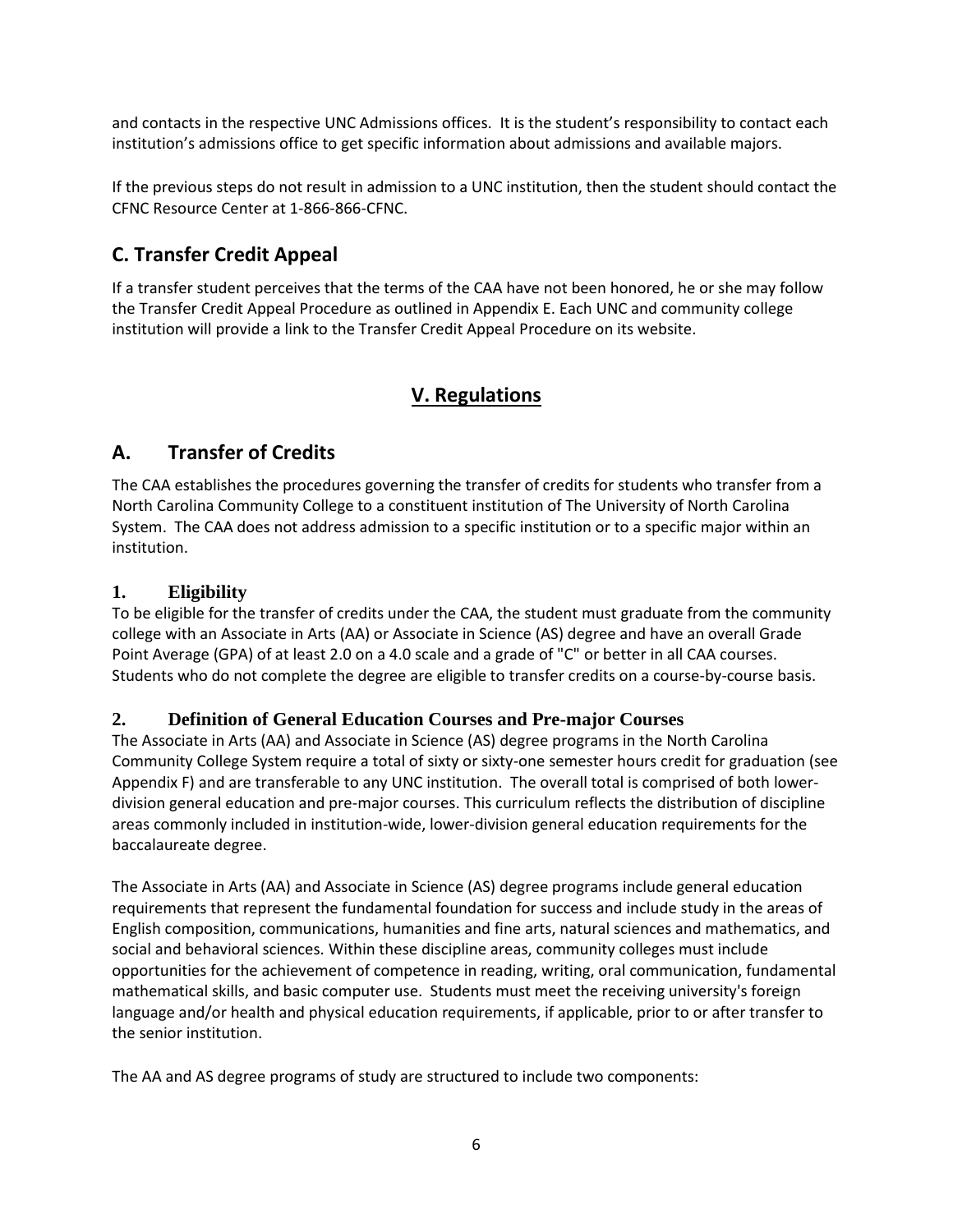–**Universal General Education Transfer Component** comprises a minimum of 30 semester hours of credit, and

–**Additional general education, pre-major, and elective courses** that prepare students for successful transfer into selected majors at UNC institutions and bring the total number of hours in the degree programs to 60-61 semester hours.

To ensure maximum transferability of credits, students should select a transfer major and preferred transfer university options before completing 30 semester hours of credit. Additional general education, pre-major, and elective courses should be selected based on a student's intended major and transfer institution options. Students will receive instruction, guidance, and assistance in making these selections when enrolled in the NCCCS course ACA 122 – College Transfer Success. Community colleges are encouraged to require ACA 122 of all AA and AS program enrollees during their first semester of enrollment to promote effective and efficient transfer.

Each receiving institution will identify community college course equivalencies and publicize an equivalency course crosswalk to ensure transfer of credit uniformity and transparency.

The specific number and distribution of courses used to fulfill the requirement in each of these areas will be identified by each community college as meeting its own general education requirements. The Universal General Education Transfer Component and Other Required General Education courses will be drawn from those courses designated in the North Carolina Community College Combined Course Library as being transferable general education.This will preserve the autonomy of each community college to develop its own general education program, including those aspects that make its program unique. Students are directed to the pre-majors for specifics regarding courses and distribution.

### **3. Transfer of Associate in Arts and Associate in Science degree programs**

- a. The CAA enables North Carolina community college graduates of two-year Associate in Arts (AA) and Associate in Science (AS) degree programs who are admitted to constituent institutions of The University of North Carolina System to transfer with junior status.
- b. Requirements for admission to some major programs may necessitate additional courses not available at the community college. Time to baccalaureate degree may be impacted for students entering such programs, and students should plan accordingly.
- c. Universities cannot place requirements on students transferring under the CAA that are not required of their native students.
- d. A student who completes the Associate in Arts or Associate in Science degree prior to transfer to a UNC institution will have fulfilled the UNC institution's lowerdivision general education requirements.
- e. Each UNC campus will establish and publish a campus policy/guideline outlining the campus decision whether a student who receives an Associate in Arts or Associate in Science degree through reverse transfer will have fulfilled the UNC institution's lower-division general education requirements.
- f. Due to degree requirements in some majors, additional courses at the UNC institution may be required beyond the general education courses and pre-major courses taken at the community college.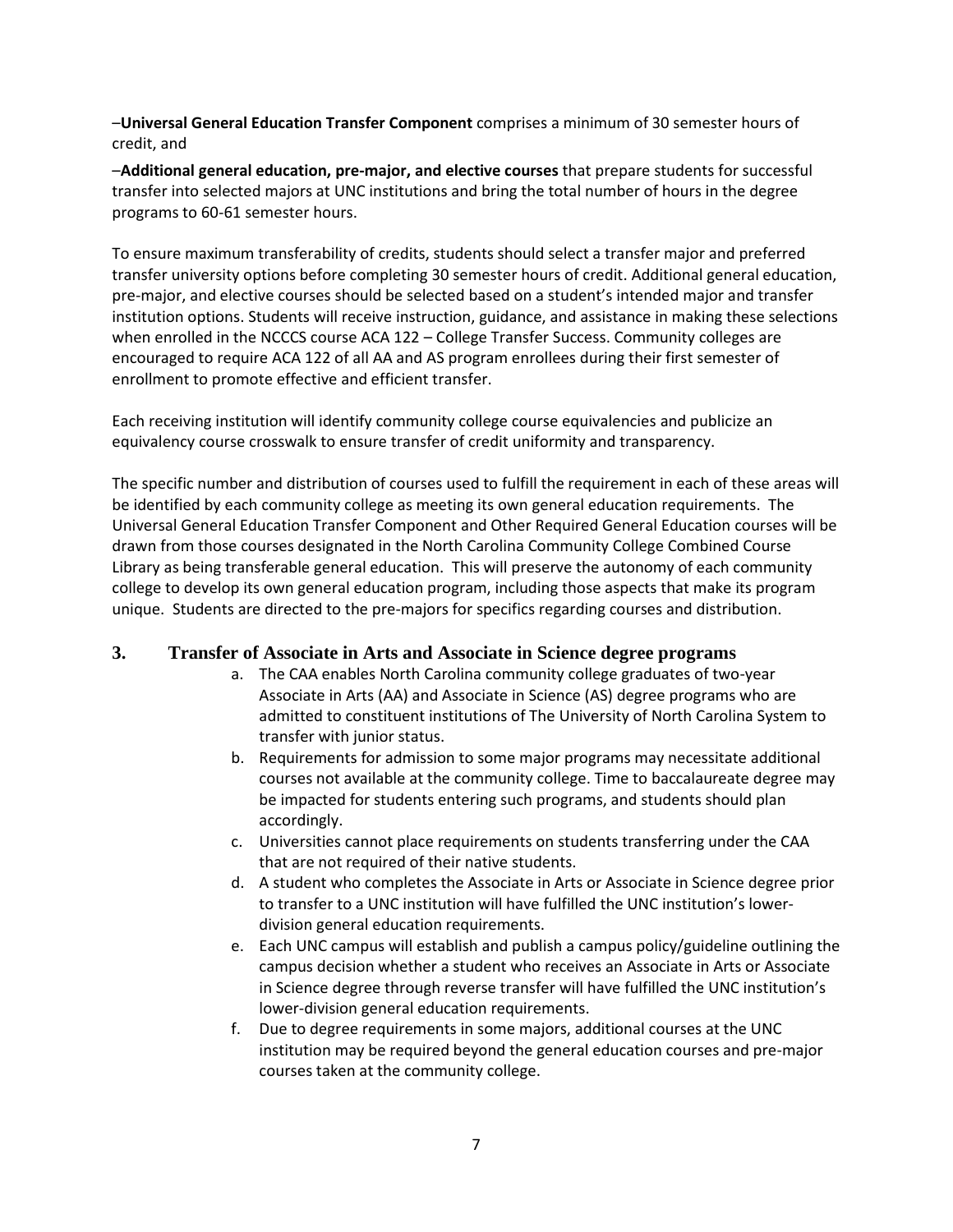- g. Community college graduates of the Associate in Arts or Associate in Science degree programs who have earned 60 semester hours in approved transfer courses with a grade of "C" or better and an overall GPA of at least 2.0 on a 4.0 scale will receive at least 60 semester hours of academic credit upon admission to a UNC institution.
- h. All courses approved for transfer in the CAA are designated as fulfilling general education or pre-major/elective requirements (see Appendix G). While general education and pre-major courses may also be used as electives, elective courses may not be used to fulfill general education requirements.
- i. CAA courses taken beyond the 60-61 SHC of credit in which the student received less than a "C" will not negate the provisions of the CAA.

## **4. UNC Minimum Admissibility Requirements (MAR) and Minimum Course Requirements (MCR)**

- a. Students who complete the Associate in Arts or the Associate in Science degree will satisfy UNC's minimum admissibility requirements (MAR) and minimum course requirements (MCR).
- b. Transfer students who are at least 21 years old are exempt from both MAR and MCR.
- c. Transfer students will also be considered to have satisfied MAR and MCR if they have:
	- 1. received the baccalaureate, or any higher degree, or
	- 2. earned at least twenty-four (24) transferrable undergraduate credits from a regionally accredited postsecondary institution. Transferrable undergraduate credit counted as part of these 24 hours shall also include:
		- a. credit earned at foreign institutions deemed to have the equivalence of regional accreditation; equivalence of regional accreditation generally refers to recognition by the foreign country's Ministry of Education and/or recognition by a credible organization offering credential evaluation services; and
		- b. credit awarded for prior learning as part of military service, with the military branch designated as the transfer institution.

Undergraduate credits awarded for AP (Advanced Placement), IB (International Baccalaureate), or other credit by exam shall not be included as part of these 24 hours.

## **5. Students Not Completing the Associate in Arts or Associate in Science degrees**

A North Carolina community college student who satisfactorily completes, with a grade of "C" or better, courses identified in the Universal General Education Transfer Component will receive credit applied toward the university's lower-division general education course requirements, subject to the following distribution limit: maximum of 6 hours in English Composition, 9 hours in Humanities/Fine Arts/Communications, 9 hours in Social/Behavioral Sciences, 8 hours in Mathematics, and 8 hours in the Natural Sciences.

A North Carolina community college student who satisfactorily completes a transfer course that is not designated as a Universal General Education Transfer Component course will receive transfer credit for the course. The receiving institution will determine whether the course will count as general education, pre-major, or elective credit.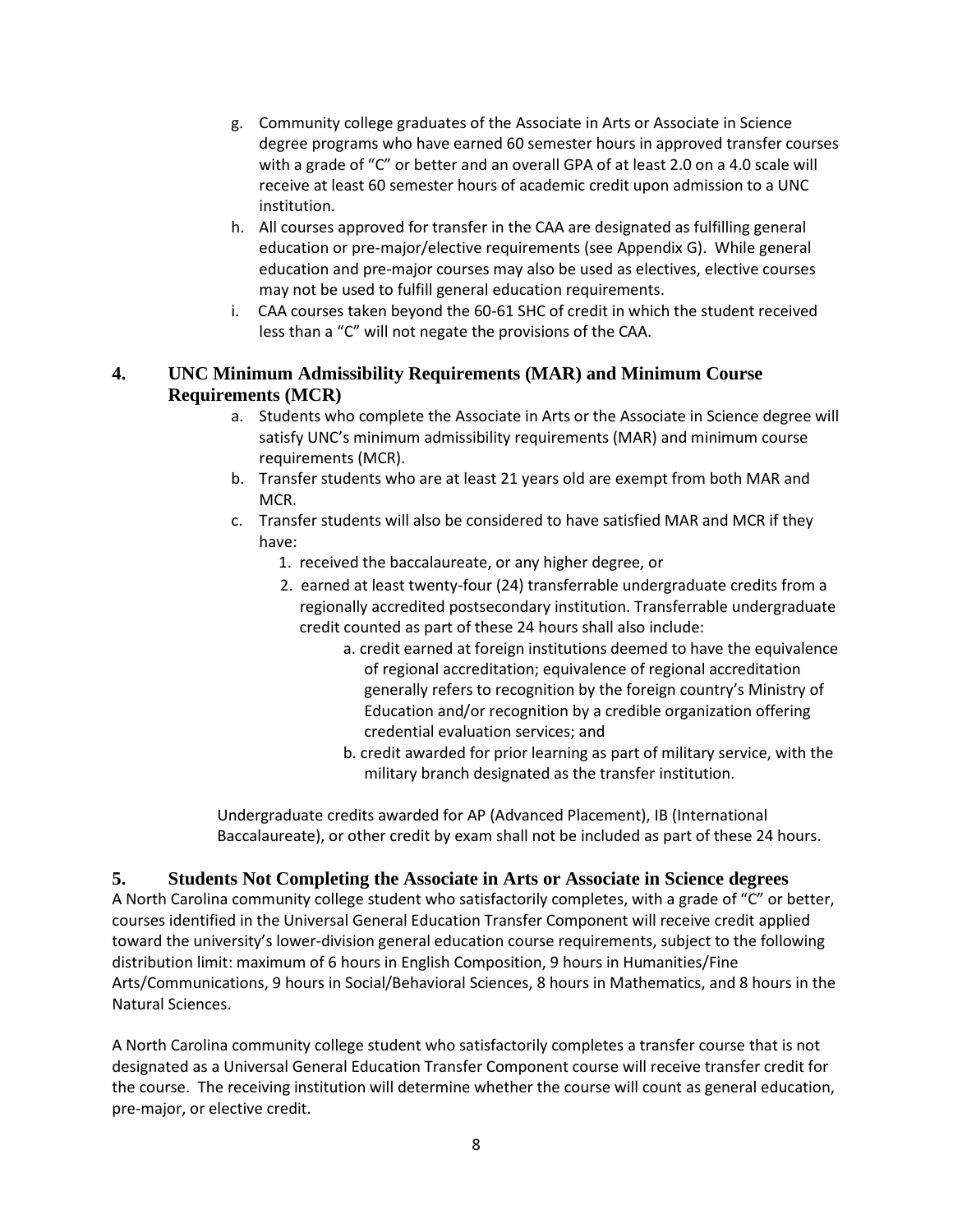## **6. Certification of Universal General Education Transfer Component Courses, Associate in Arts Degree, or Associate in Science Degree Completion**

Certification of completion of the Associate in Arts or Associate in Science degree is the responsibility of the community college at which the courses are successfully completed. Transcript identification of Universal General Education Transfer Component courses is also the responsibility of the community college at which the courses are completed. The transcripts of students who transfer before completing the degree will be evaluated on a course-by-course basis by the receiving university. The transferring student who has not completed the degree must meet the receiving institution's general education requirements.

## **7. Baccalaureate Degree Plan (BDP) Four-Year Degree Plan for Community College Transfer Students**

Beyond the Universal General Education Transfer Component courses, a program of study leading to the associate degree contains courses related to a student's major or program emphasis. Pre-major course tracks prepare students to succeed in their chosen field and provide students with clear pathways to completion. Each UNC institution will develop, publish, and maintain Baccalaureate Degree Plans (BDPs) identifying community college courses that provide pathways leading to associate degree completion, admission into the major, and baccalaureate completion. Students who complete the AA or AS degree and the degree plan tracks published by a UNC institution, and who are accepted into that institution and into that major within four years of initial enrollment at the community college, will continue into that major at the UNC institution with all courses fulfilling lower-division general education and other degree requirements.

## **8. Other Associate Degree Programs**

Students completing courses designated Universal General Education Transfer Component will receive equivalent general education course credit for those courses at the receiving institution. For courses not designated as Universal General Education Transfer Component, the receiving institution will determine whether the course will count as general education or pre-major/elective credit.

Associate in Applied Science degree programs may be handled on a bilateral articulation agreement basis rather than on a state-wide basis. Under bilateral agreements, individual universities and one or more community colleges may join in a collaborative effort to facilitate the transfer of students from AAS degree programs to baccalaureate degree programs.

The TAC encourages the development of new bilateral articulation agreements among institutions; however, TAC will not maintain a current inventory of bilateral articulation agreements for AAS degree programs.

See Appendix H for a current list of Universal Articulation Agreements.

## **9. Transfer of Courses Not Originated at North Carolina Community Colleges**

Transfer courses that do not originate at a North Carolina community college or UNC System institution may be used under the CAA with the following stipulations:

- a. Courses must be completed at a regionally accredited (e.g., SACSCOC) institution of higher education;
- b. Courses must meet general education requirements; and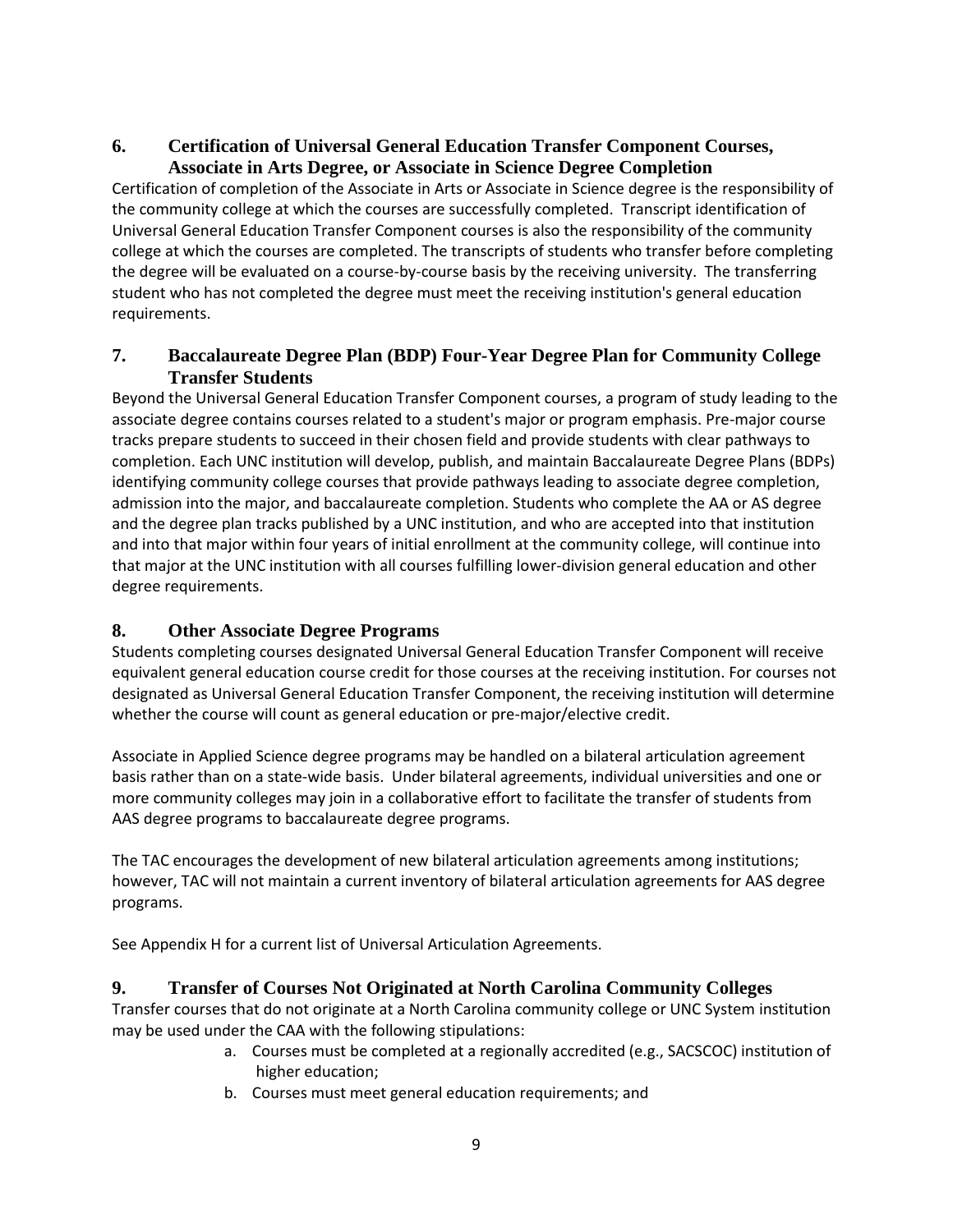- c. Courses may total no more than 14 semester hours of general education course credit.
- d. For courses not originating at a NC community college, if the courses are used to complete the AA or AS, the courses will transfer as part of the degree. Otherwise, if 14 hours or less are presented without completion of the AA or AS, then the receiving institution will consider the courses on a course-by-course basis.

## **10. Transfer of Advanced Placement (AP) Course Credit**

Advanced Placement (AP) course credits, awarded for a score of three or higher, are acceptable as part of a student's successfully completed Associate in Arts or Associate in Science degree under the CAA. Students who receive AP course credit at a community college but do not complete the Associate in Arts or Associate in Science degree will have AP credit awarded on the basis of the receiving institution's AP policy. TAC recommends that the same guiding principle prescribed for AP course credit be exercised in the treatment of other NCCCS course credit awarded as part of the AA or AS degree under the CAA through other commonly recognized exams (e.g., IB, CLEP, DANTES, and Cambridge).

## **B. Impact of the CAA on Other Articulation Agreements**

The CAA takes precedence over bilateral articulation agreements established between constituent institutions of The University of North Carolina System and the North Carolina Community College System but does not necessarily preclude such agreements. Institution-to-institution articulation agreements that fall within the parameters of the CAA and enhance transferability of students from community colleges to senior institutions are encouraged. Institutional articulation agreements conflicting with the CAA are not permitted.

## **C. Compliance Procedures**

The Transfer Advisory Committee (TAC) is charged with ensuring compliance of institutional policies and practices regarding the CAA. To that end, a TAC Review Team, comprised of one UNC System representative and one community college representative, will survey and review the institutional transfer credit policies and procedures of two UNC System institutions per quarter*.* The TAC will report the findings to The UNC System and the North Carolina Community College System Office.

## **D. Students Enrolled Prior to Fall Semester 2014**

<span id="page-9-0"></span>Students officially enrolled in an AA or AS program at a North Carolina community college prior to Fall Semester 2014 are subject to the conditions and protections contained in the CAA in place at the time of their initial enrollment as long as they have remained continuously enrolled.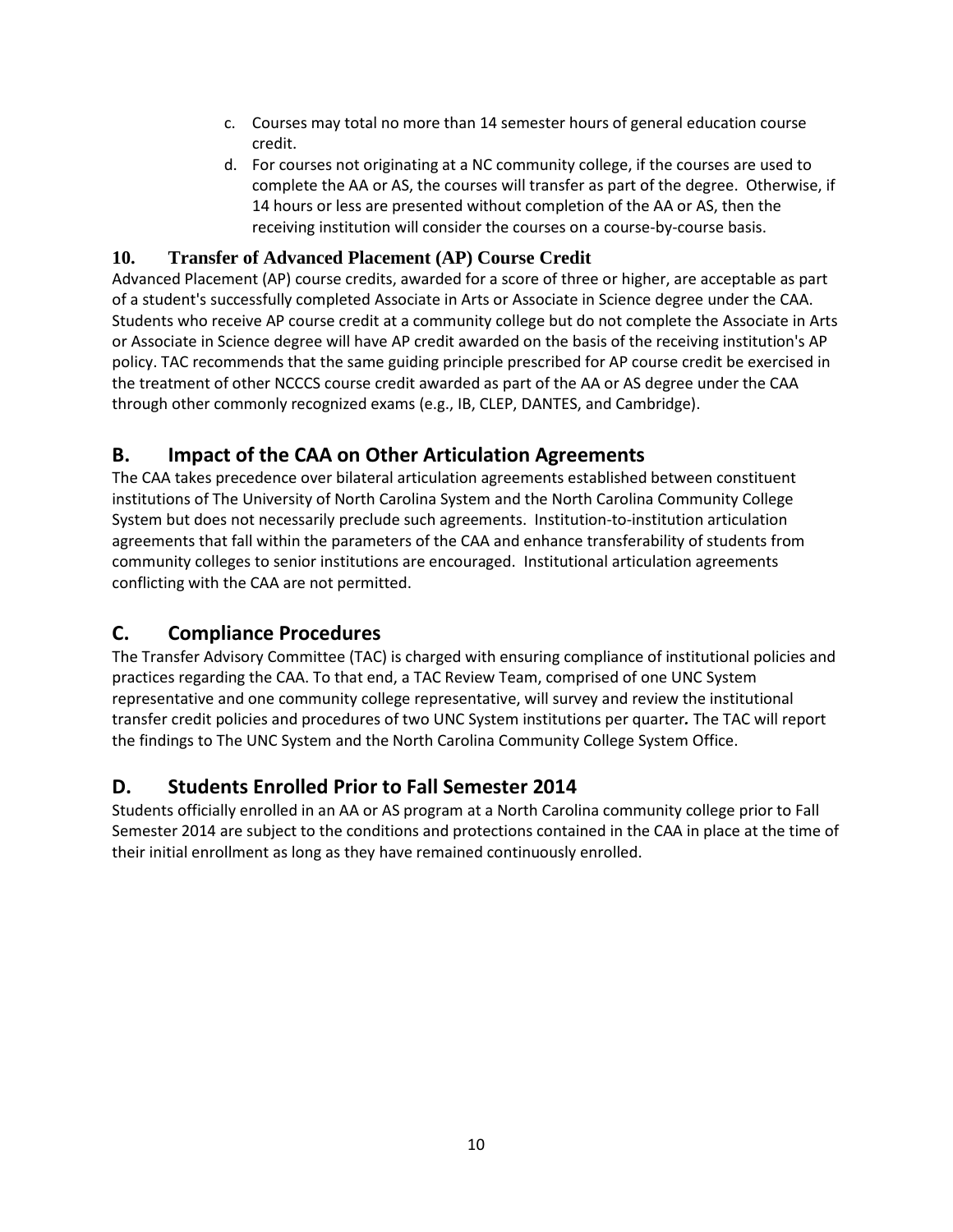# **Appendices Appendix A Legislation**

### **HB 739, SB 1161, HB 903**

## <span id="page-10-0"></span>GENERAL ASSEMBLY OF NORTH CAROLINA 1995 SESSION RATIFIED BILL

CHAPTER 287 HOUSE BILL 739

### AN ACT TO SIMPLIFY THE TRANSFER OF CREDIT BETWEEN NORTH CAROLINA INSTITUTIONS OF HIGHER EDUCATION.

Section 1. The Board of Governors of The University of North Carolina and the State Board of Community Colleges shall develop a plan for the transfer of credits between the institutions of the North Carolina Community College System and between the institutions of the North Carolina Community College System and the constituent institutions of The University of North Carolina. The Board of Governors and the State Board of Community Colleges shall make a preliminary report to the Joint Legislative Oversight Committee on Education prior to March 1, 1996. The preliminary report shall include a timetable for the implementation of the plan for the transfer of credits.

Sec. 2. It is the intent of the General Assembly to review the plan developed by the Board of Governors and the State Board of Community Colleges pursuant to Section 1 of this act and to adopt a plan prior to July 1, 1996, for the transfer of credits between the institutions of the North Carolina Community College System and between the institutions of the North Carolina Community College System and the constituent institutions of The University of North Carolina.

Sec. 3. The State Board of Community Colleges shall implement a common course numbering system, to include common course descriptions, for all community college programs by June 1, 1997. A progress report on the development of the common course numbering system shall be made to the Joint Legislative Oversight Committee on Education by March 1, 1996.

Sec. 4. This act is effective upon ratification.

In the General Assembly read three times and ratified this the 19th day of June, 1995.

Dennis A. Wicker **Harold J. Brubaker** Harold J. Brubaker

President of the Senate Speaker of the House of Representatives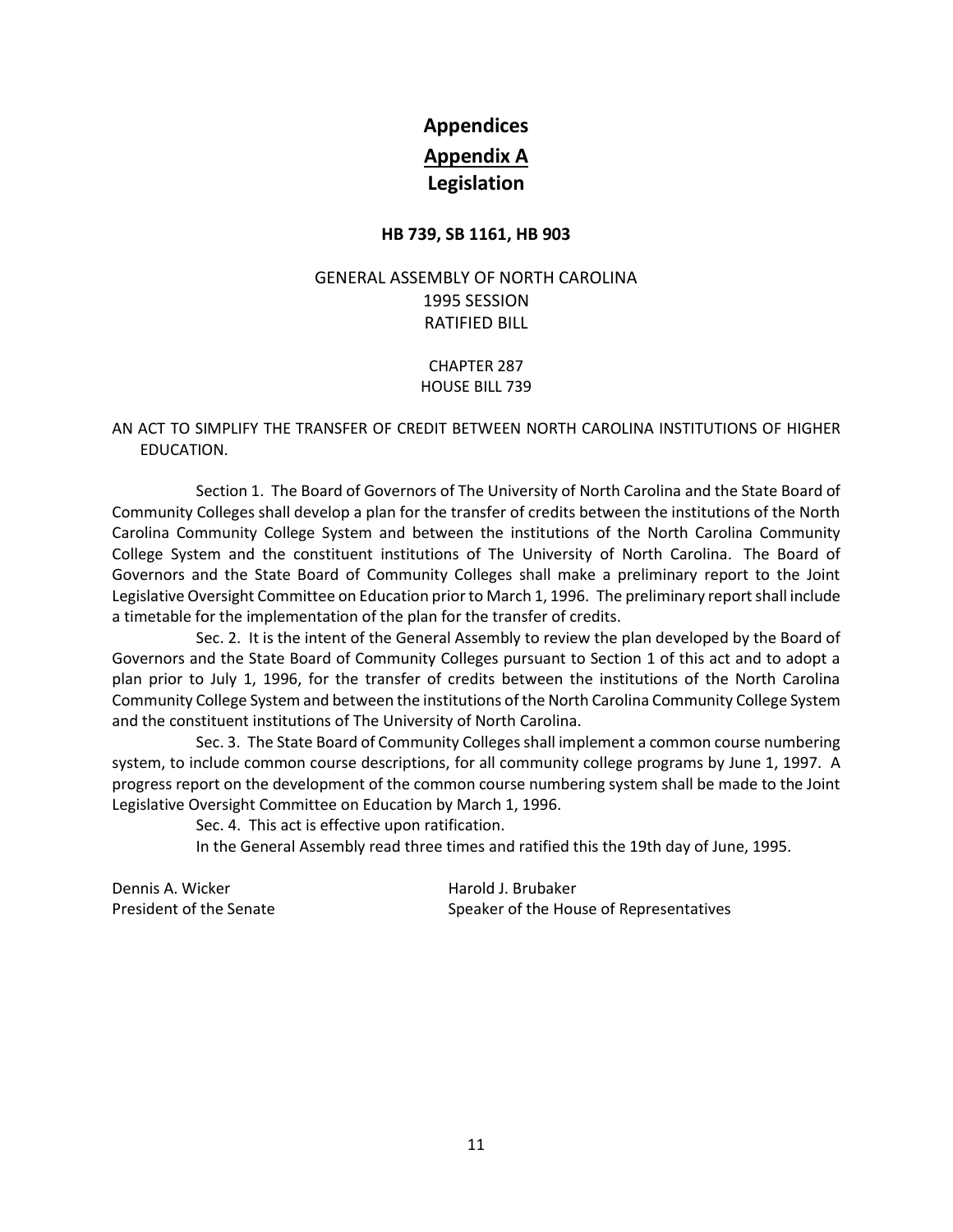### GENERAL ASSEMBLY OF NORTH CAROLINA 1995 SESSION RATIFIED BILL

### CHAPTER 625 SENATE BILL 1161

### AN ACT TO IMPLEMENT THE RECOMMENDATION OF THE JOINT LEGISLATIVE EDUCATION OVERSIGHT COMMITTEE TO IMPLEMENT AND MONITOR THE PLAN FOR THE TRANSFER OF CREDITS BETWEEN NORTH CAROLINA INSTITUTIONS OF HIGHER EDUCATION.

Whereas, it is in the public interest that the North Carolina institutions of higher education have a uniform procedure for the transfer of credits from one community college to another community college and from the community colleges to the constituent institutions of The University of North Carolina; and

Whereas, the Board of Governors of The University of North Carolina and the State Board of Community Colleges have developed a plan for the transfer of credits between the North Carolina institutions of higher education; and

Whereas, the General Assembly continues to be interested in the progress being made towards increasing the number of credits that will transfer and improving the quality of academic advising available to students regarding the transfer of credits; Now, therefore,

Section 1. The Board of Governors of The University of North Carolina and the State Board of Community Colleges shall develop a plan to provide students with accurate and understandable information regarding the transfer of credits between community colleges and between community colleges and the constituent institutions of The University of North Carolina. The plan shall include provisions to increase the adequacy and availability of academic counseling for students who are considering a college transfer program. The Board of Governors and the State Board of Community Colleges shall report on the implementation of this plan to the General Assembly and the Joint Legislative Education Oversight Committee by January 15, 1997.

Sec. 2. The Board of Governors and the State Board of Community Colleges shall establish a timetable for the development of guidelines and transfer agreements for program majors, professional specializations, and associate in applied science degrees. The Board of Governors and the State Board of Community Colleges shall submit the timetable and report on its implementation to the General Assembly and the Joint Legislative Education Oversight Committee by January 15, 1997.

Sec. 3. The State Board of Community Colleges shall review its policies and rules and make any changes in them that are necessary to implement the plan for the transfer of credits, including policies and rules regarding the common course numbering system, Combined Course Library, reengineering initiative, and the system wide conversion to a semester-based academic year. The necessary changes shall be made in order to ensure full implementation by September 1, 1997.

Sec. 4. This act is effective upon ratification.

In the General Assembly read three times and ratified this the 21st day of June, 1996.

Dennis A. Wicker **Harold J. Brubaker** Harold J. Brubaker

President of the Senate Speaker of the House of Representatives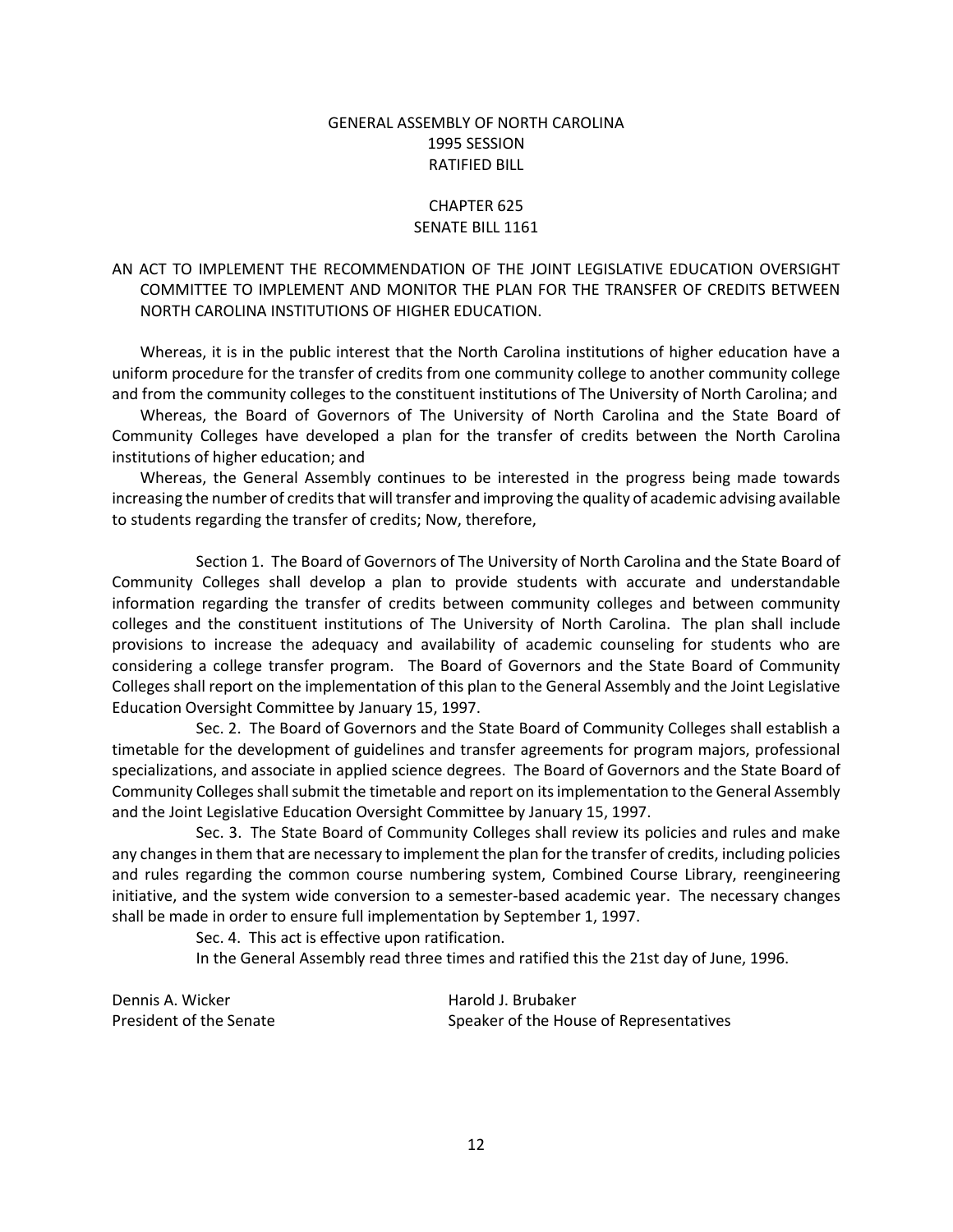### GENERAL ASSEMBLY OF NORTH CAROLINA SESSION 2013

### SESSION LAW 2013-72 HOUSE BILL 903

AN ACT TO REQUIRE ALL CONSTITUENT INSTITUTIONS OF THE UNIVERSITY OF NORTH CAROLINA TO FULLY ADHERE TO THE COMPREHENSIVE ARTICULATION AGREEMENT WITH THE NORTH CAROLINA COMMUNITY COLLEGE SYSTEM REGARDING THE TRANSFER OF COURSES AND ACADEMIC CREDITS BETWEEN THE TWO SYSTEMS AND THE ADMISSION OF TRANSFER STUDENTS AND TO DIRECT THE UNIVERSITY OF NORTH CAROLINA AND THE NORTH CAROLINA COMMUNITY COLLEGE SYSTEM TO REPORT BIANNUALLY REGARDING THE AGREEMENT TO THE JOINT LEGISLATIVE EDUCATION OVERSIGHT COMMITTEE.

The General Assembly of North Carolina enacts:

Section 1. G.S. 116-11 is amended by adding a new subdivision to read:

"(10c) The Board of Governors shall require each constituent institution to adhere fully to the Comprehensive Articulation Agreement between The University of North Carolina and the North Carolina Community College System that addresses the transfer of courses and academic credits between the two systems and the admission of transfer students. The Board of Governors shall further ensure that the agreement is applied consistently among the constituent institutions. The University of North Carolina and the North Carolina Community College System shall conduct biannual joint reviews of the Comprehensive Articulation Agreement to ensure that the agreement is fair, current, and relevant for all students and institutions and shall report their findings to the Joint Legislative Education Oversight Committee, including all revisions to the Comprehensive Articulation Agreement and reports of noncompliance by November 1 of each year. The University of North Carolina and the North Carolina Community College System shall also jointly develop an articulation agreement advising tool for students, parents, and faculty to simplify the course transfer and admissions process."

Section 2. This act is effective when it becomes law. In the General Assembly read three times and ratified this the 5th day of June, 2013.

Daniel J. Forest **Thom Tillis** Representatives

President of the Senate Speaker of the House of

<span id="page-12-0"></span>Pat McCrory Governor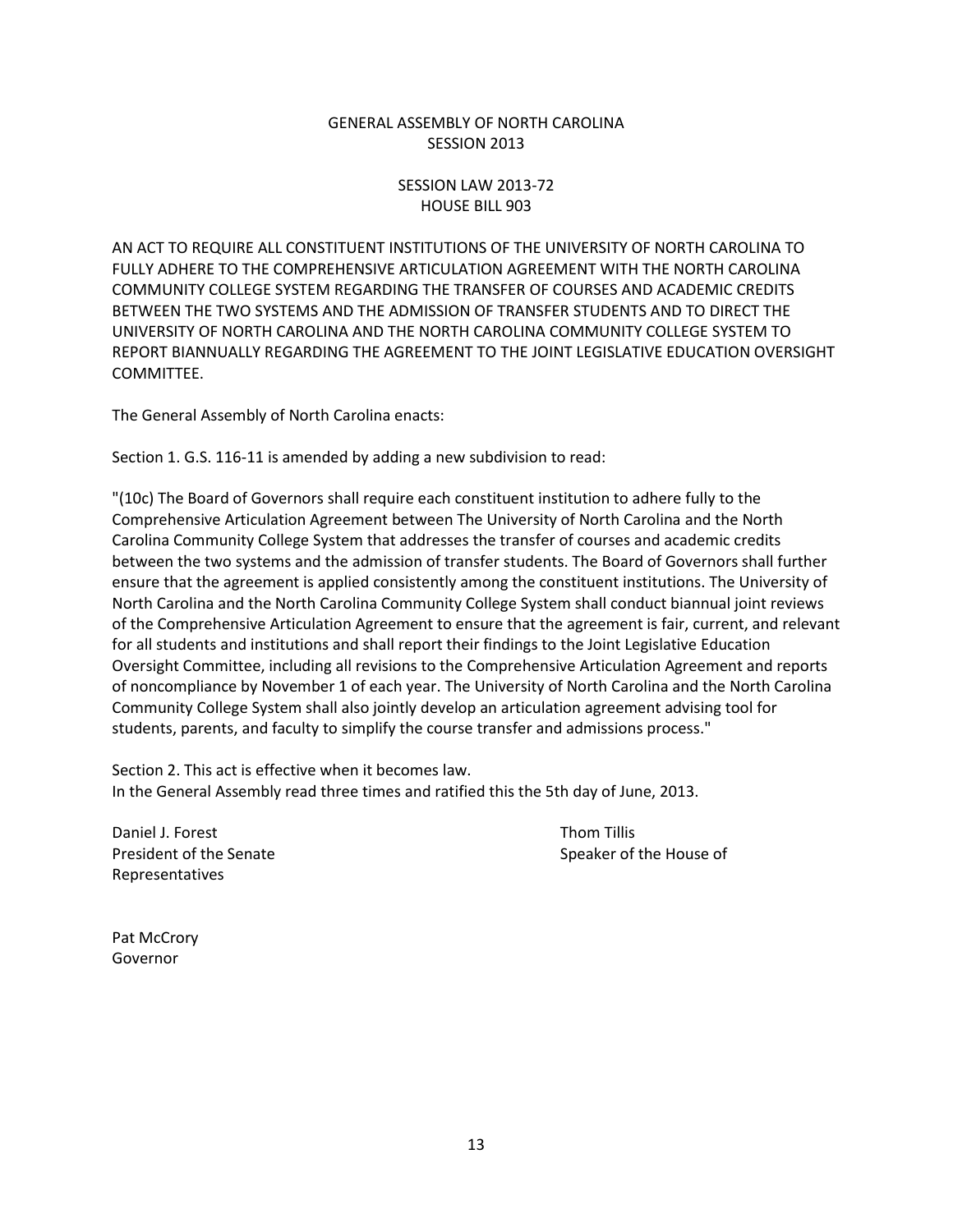# **Appendix B Purpose and History (1997-2014)**

#### **I. Purpose**

The CAA was developed jointly by faculty and administrators of the North Carolina Community College System and The University of North Carolina System based on the proposed transfer plan approved by both governing boards in February 1996.

The provisions of the originating legislation are consistent with the strategic directions adopted by The University of North Carolina System Board of Governors, the first of which is to "expand access to higher education for both traditional and non-traditional students through...uniform policies for the transfer of credit from community colleges to constituent institutions...development of electronic information systems on transfer policies, off-campus instruction, and distance education...[and] increased collaboration with other education sectors...." Similarly, the State Board of Community Colleges has established the education continuum as one of seven critical success factors used to measure the performance of programs consistent with the workforce development mission of the North Carolina Community College System. College-level academic courses and programs have been a part of the mission and programming of the North Carolina Community College System from its inception in 1963.

The Board of Governors and the State Board of Community Colleges are committed to further simplifying the transfer of credits for students and thus facilitating their educational progress as they pursue associate or baccalaureate degrees within and among public post-secondary institutions in North Carolina.

### **II. History**

The two Boards approved a "Proposed Plan to Further Simplify and Facilitate Transfer of Credit Between Institutions" at their meetings in February 1996. This plan was submitted as a preliminary report to the Joint Legislative Education Oversight Committee in March 1996. Since that time, significant steps have been taken toward implementation of the transfer plan. At their April 1996 meetings, the Boards appointed their respective sector representatives to the Transfer Advisory Committee to direct, coordinate, and monitor the implementation of the proposed transfer plan. The Transfer Advisory Committee membership is listed in Appendix D.

Basic to the work of the Transfer Advisory Committee in refining transfer policies and implementing the transfer plan has been the re-engineering project accomplished by the North Carolina Community College System, especially common course names, numbers, credits, and descriptions. The Community College Combined Course Library includes approximately 3,800 semester-credit courses written for the associate degree, diploma, and certificate programs offered in the system. Colleges select courses from the Combined Course Library to design all curriculum programs.

Of approximately 700 arts and sciences courses within the Combined Course Library, the faculty and administrators of the community colleges recommended approximately 170 courses as appropriate for the general education transfer core. The Transfer Advisory Committee then convened a meeting on May 28, 1996, at which six University of North Carolina faculty in each of ten general education discipline areas met with six of their professional counterparts from the community colleges.

Through a very useful and collegial dialog, these committees were able to reach consensus on which community college courses in each discipline were acceptable for transfer to University of North Carolina institutions as a part of the general education core. This list of courses was distributed to all University of North Carolina and community college institutions for their review and comments. Considering the recommendations of the general education discipline committees and the comments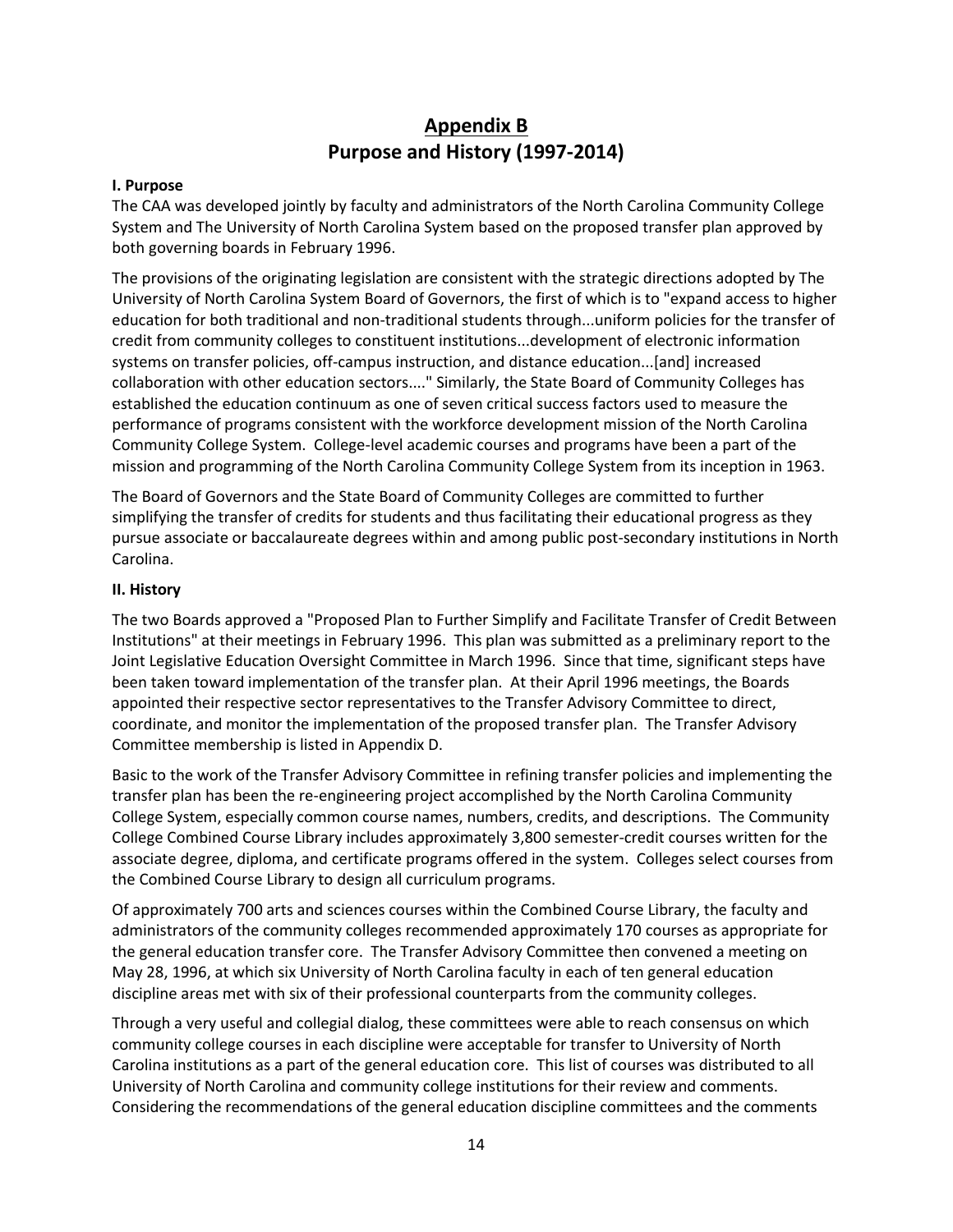from the campuses, the Transfer Advisory Committee established the list of courses that constitutes the general education transfer core. This general education core, if completed successfully by a community college student, is portable and transferable as a block across the community college system and to all University of North Carolina institutions.

With the establishment of the general education core as a foundation, joint academic disciplinary committees were appointed to draw up guidelines for community college curricula that will prepare students for intended majors at University of North Carolina institutions. Each committee consisted of representatives from each UNC institution offering such major programs and eight to ten representatives from community colleges. The Transfer Advisory Committee distributed the pre-majors recommended by the faculty committees to all University of North Carolina and community college institutions for their review and comments. Considering the faculty committee recommendations and the campus comments, the Transfer Advisory Committee established pre-majors which have significant numbers of transfers from the community colleges to the University of North Carolina institutions.

The special circumstances surrounding transfer agreements for associate in applied science programs, which are not designed for transfer, require bilateral rather than statewide articulation. Special circumstances include the different accreditation criteria for faculty in transfer and non-transfer programs, the different general education requirements for transfer and non-transfer programs, and the workforce preparedness mission of the technical/community college AAS programs.

A major element in the proposed transfer plan adopted by the two boards in February 1996 is the transfer information system. Simultaneously with the work being done on the general education and professional specialization (major) components of the transfer curriculum, the joint committee on the transfer information system laid out a plan, approved by the Boards of The University of North Carolina and the North Carolina Community College System, "to provide students with accurate and understandable information regarding the transfer of credits...[and] to increase the adequacy and availability of academic counseling for students who are considering a college transfer program." In addition to the printed publications currently being distributed to students, transfer counselors, admissions directors, and others, an electronic information network provides (1) electronic access to the articulation database which will include current transfer policies, guidelines, and on-line catalogs for public post-secondary institutions; (2) computerized common application forms, which can be completed and transmitted electronically along with transcripts and other education records; and (3) an electronic mail network for transfer counselors and prospective transfer students. Access to the e-mail network is available in the transfer counselors' offices and other selected sites on campuses.

<span id="page-14-0"></span>The final element of the transfer information system is the Transfer Student Academic Performance Report. This report, recently refined with suggestions from community college administrators, is sent annually to each community college and to the State Board of Community Colleges. These data permit the rational analysis of transfer issues and are beneficial to students and to educational and governmental decision-makers. This performance report provides the important assessment component necessary for evaluating and improving the transfer process.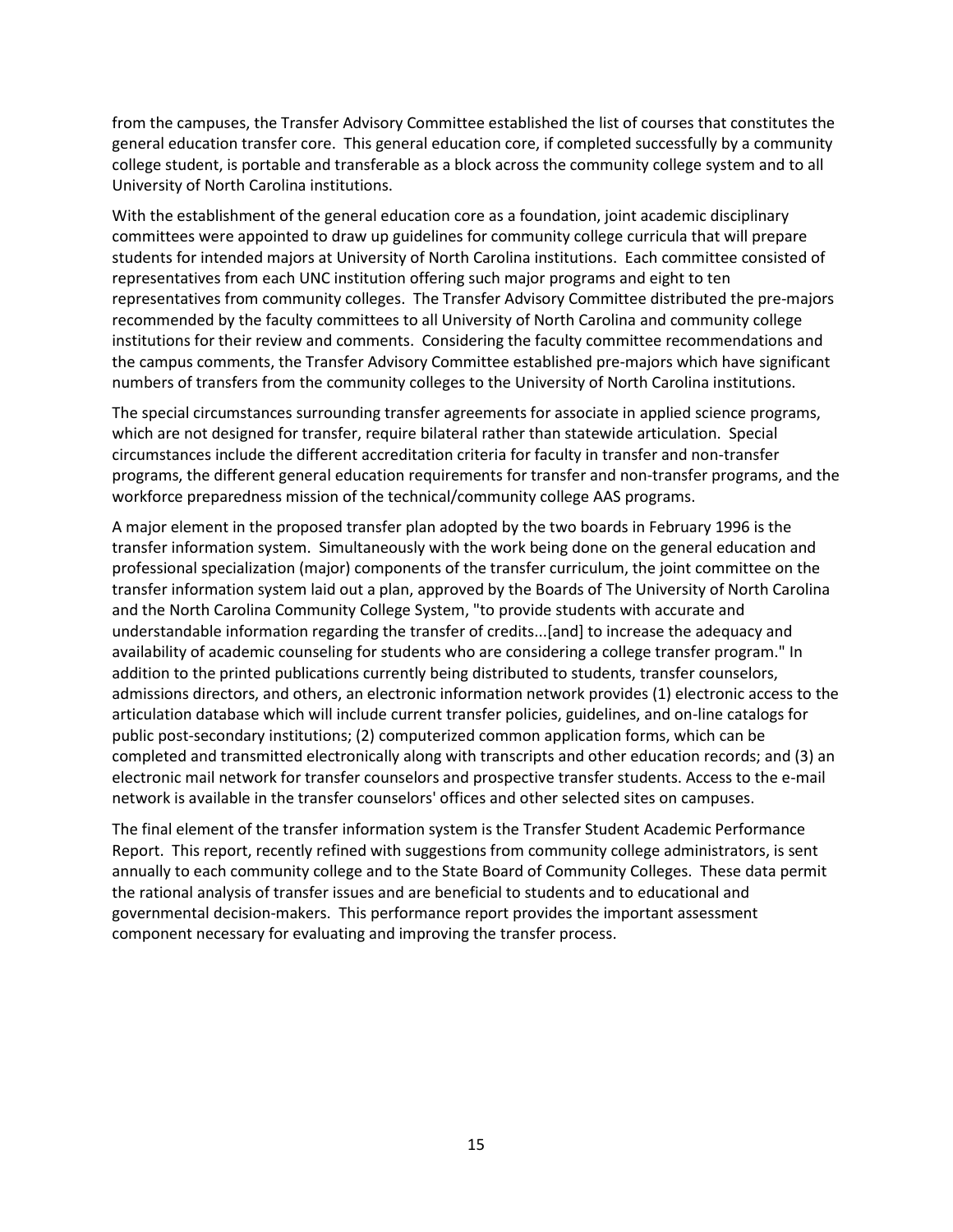# **Appendix C Transfer Advisory Committee Procedures**

Articulation between the North Carolina Community College System and The University of North Carolina System is a dynamic process. To ensure the currency of the Comprehensive Articulation Agreement (CAA), occasional modifications to the CAA may be necessary. These modifications may include the addition, deletion, and revision of courses on the transfer list, development and/or revision of pre-majors, and changes in course designation (i.e. additions to UGETC list or changing a course from general education to elective). The TAC will receive requests for modification only upon the recommendation of the chief academic officer of the NCCCS or UNC. Additions, deletions, and modifications may be subject to faculty review under the direction of the TAC. Because the modification process involves faculty and administrative review, this process may require up to 12 months for final action.

### **Additions to the Universal General Education Transfer Component**

### *(See Form CAA-02 on page 21)*

Courses currently included on the approved transfer course list may be considered for inclusion as a Universal General Education Transfer Component (UGETC) course through the following procedures:

- 1. The Chief Academic Officer (CAO) of any subscribing institution submits a written request for a change in course status to the CAO of the respective system. The request should include the rationale for the revised status.
- 2. The system CAO then submits the request to the Director of Community College Partnerships at UNC System.
- 3. The Director of Community College Partnerships will send the request to the Chief Academic Officers of the universities. If all the universities approve of the addition, the recommendation will be sent to the TAC and the CAOs of the two systems.
- 4. If all universities do not approve the request, the Director of Community College Partnerships may assemble a discipline team comprised of university and community college faculty to see if the course can be revised in a manner that will be acceptable for inclusion in the UGETC. If so, the revised course will be sent to the university CAOs for consideration.
- 5. If all the universities approve of the addition of the revised course, the recommendation will be sent to the TAC and the CAOs of the two systems. If the addition request is not approved by the universities, this will be submitted to the TAC and the CAOs of the two systems for information.
- 6. After the TAC has acted on the request, the North Carolina Community College System Office will distribute notification of action taken to the requesting college or to the entire North Carolina Community College System, if applicable. The UNC System will distribute notice of actions as appropriate to its campuses.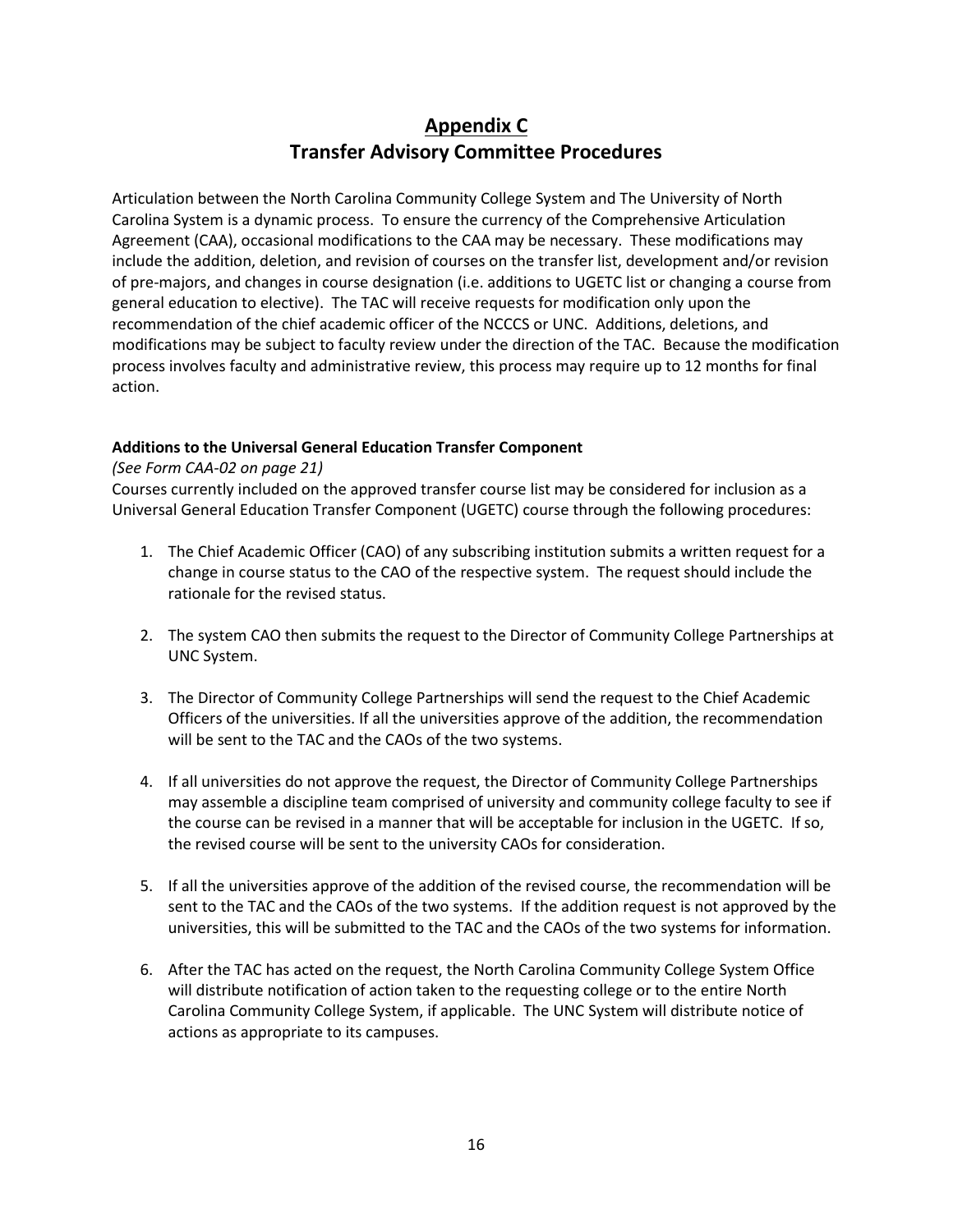### **Addition of Courses to the Transfer List**

*(See Form CAA-01 on page 19)*

Courses in the Combined Course Library that are not on the CAA transfer list may be recommended for inclusion by a participating institution through the following process:

- 1. For community colleges, the CAO of the college submits a written request for inclusion on the transfer list either as a general education, a pre-major or elective course to the CAO of one of the UNC institutions. If the university will accept the course, and believes it should be recommended for statewide consideration, the CAO will endorse the request, indicating the transfer designation (General Education, Pre-major, or Elective) and forward it to the Director of Community College Partnerships and the CAOs of the two systems.
- 2. For universities, the CAO of the university will partner with the CAO of a community college and send the request to the Director of Community College Partnerships and the CAOs of the two systems.
- 3. The NCCCS Office will solicit a response from all community colleges approved to offer the course, and a two-thirds favorable response is required for the change to be pursued. The CAO at UNC may seek input from its respective campuses as he/she deems appropriate.
- 4. The CAO of either system may submit the request for action to the TAC a minimum of thirty days prior to the next TAC meeting.
- 5. The TAC reviews the request. Any member of the TAC may request that a course be referred to the Faculty Review Committee. For all courses that are approved, the committee records their action and rationale of action.
- 6. The NCCCS Office will distribute notification of action taken to the requesting college or to the entire North Carolina Community College System, if applicable. The UNC System will distribute notice of actions as appropriate to its campuses.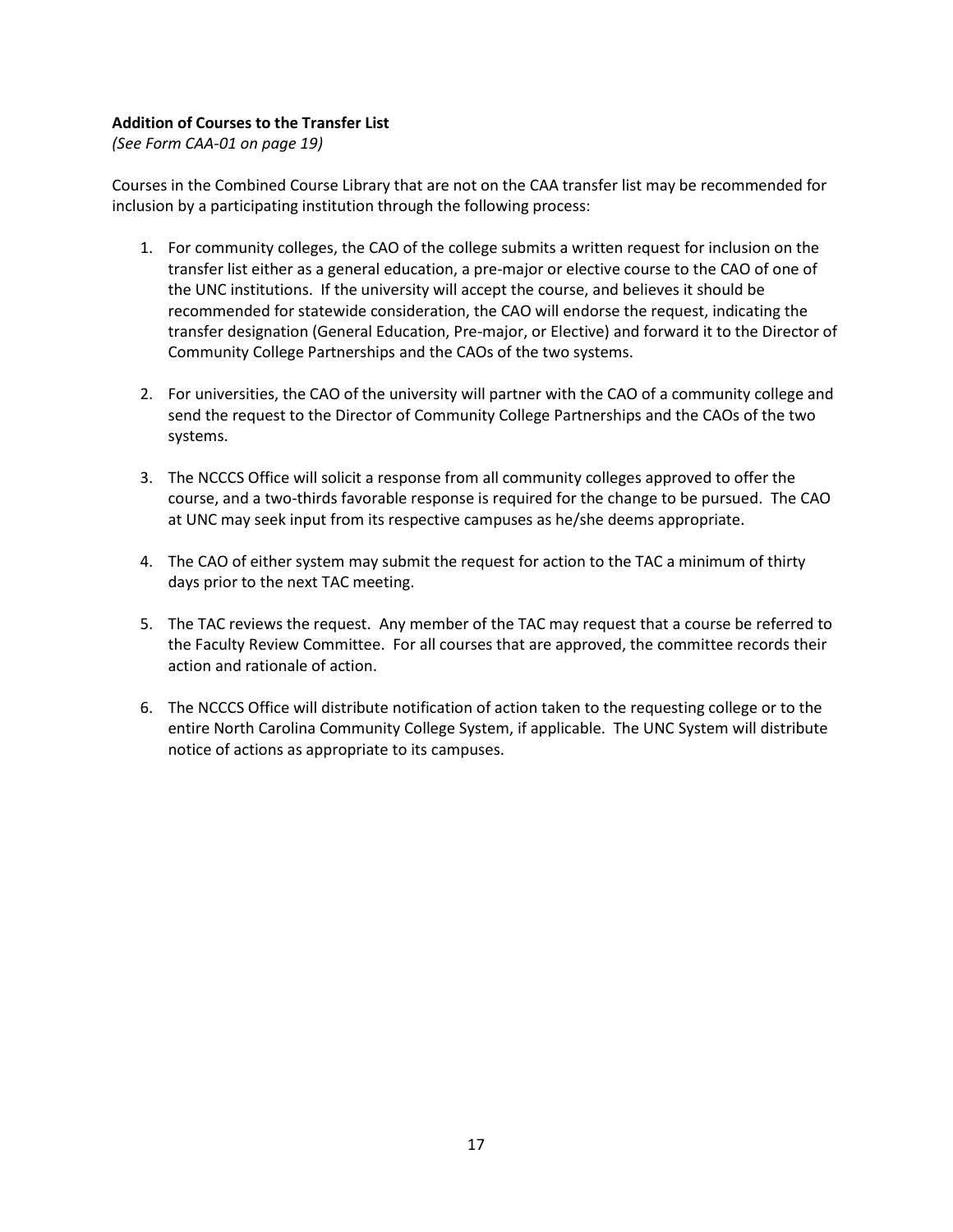### **Deletion of a Course from the Transfer List**

### *(See Form CAA-01 on page 19)*

The CAO of any participating community college or university may request that a course be removed from the CAA transfer list by following similar procedures as outlined in items 1-6 in the *Addition of Courses to the Transfer List* above. The NCCCS Office will review and recommend annually to the TAC courses on the CAA transfer list that are not taught at any community college for at least two years to be considered for removal from the transfer list.

### **Change in the CAA Designation of a Course**

### *(See Form CAA-03 on page 23)*

The CAO of any participating community college or university may request a change in the designation of a course in the CAA (i.e.: Elective to General Education or Pre-Major) by sending the request and rationale to the CAOs of the two systems. Either of the system CAOs may submit the request to the TAC for action.

### **The Faculty Review Process**

Any member of the TAC may request that a course under consideration be forwarded to the Faculty Review Committee. The Faculty Review Committee will be asked to review the course and the proposed action.

- 1. The Faculty Review Committee will consist of the following representatives:
	- a. 3 UNC faculty members
	- b. 3 NCCCS faculty members
- 2. Appointments to the committee will be for three years but may be renewed.
- 3. The Faculty Review Committee will receive a request to review a course(s) from the assigned representative(s) of the TAC within one week of the TAC meeting where the request was made.
- 4. Faculty will be asked to forward their comments, suggestions, and recommendations to one faculty representative from each sector. These three faculty members will then forward a composite report and recommendation to the assigned representative(s) of the TAC prior to the next scheduled TAC meeting.

The assigned representative(s) of the TAC will report the results of the Faculty Review Committee at the next TAC scheduled meeting for action.

Approval of the requested action will require a majority of the TAC members.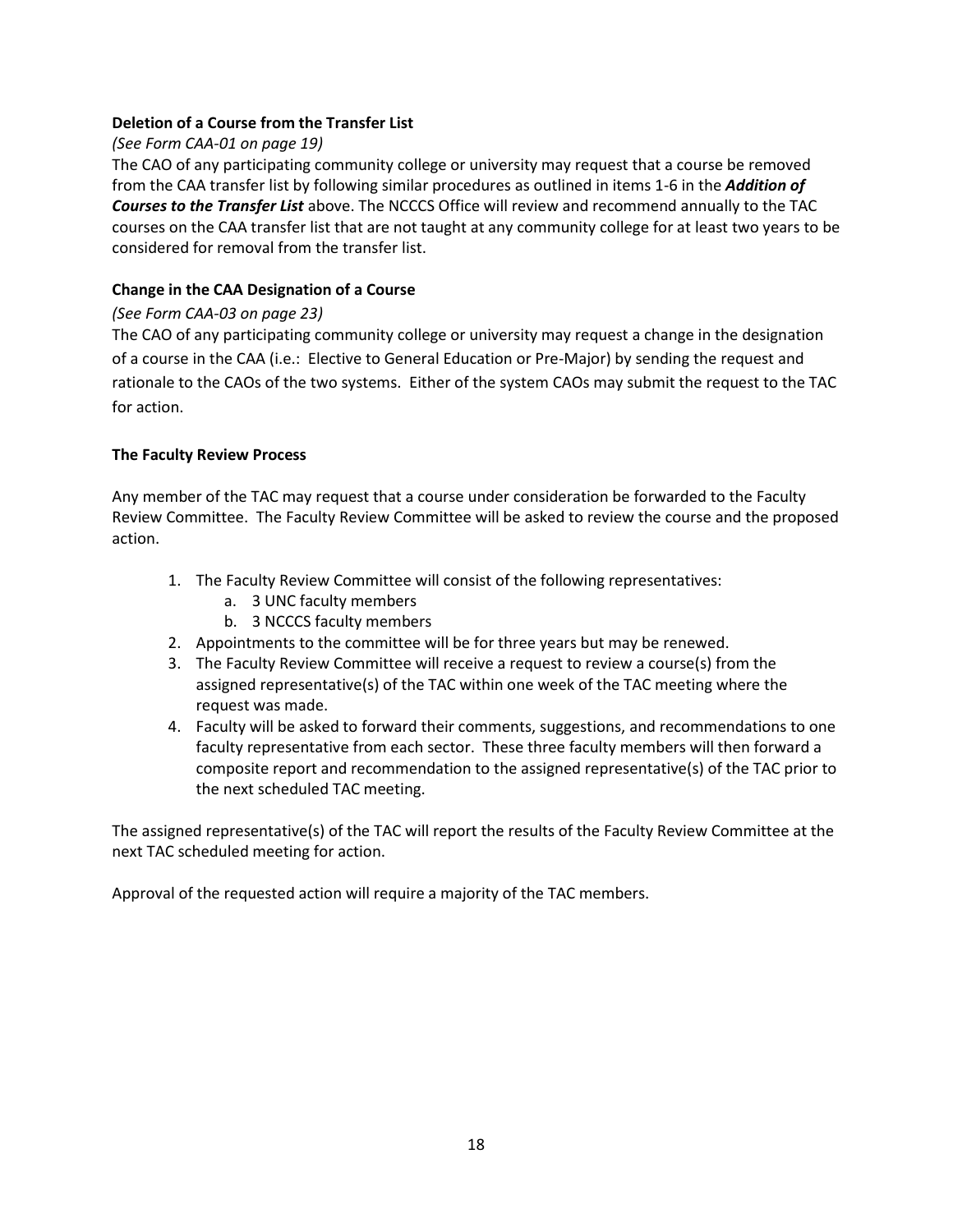## **Comprehensive Articulation Agreement (CAA) Transfer Course List Course Addition/Deletion Form CAA-01**

*Occasional modifications to the CAA may be necessary to ensure currency. These modifications may include the addition or deletion of courses on the transfer list. The Transfer Advisory Committee (TAC) will receive requests for additions and deletions only upon the recommendation of the Vice President of the North Carolina Community College System or University of North Carolina System. Course additions and deletions may be subject to faculty review under the direction of the TAC. Because modification of the CAA involves faculty and administrative review, this process may require up to 12 months for final action. If the request is approved, notification will be distributed to the entire North Carolina Community College System and UNC institutions. If the request is denied, the requesting party(s) will be informed.* 

### **Course Information:**

| Three-Letter Prefix:       |            | Three-Letter Number:                                                                                                  |               |                       |  |
|----------------------------|------------|-----------------------------------------------------------------------------------------------------------------------|---------------|-----------------------|--|
| Course Title:              |            | <u> 1980 - Jan James Santan, masjid a shekara ta 1980 a shekara ta 1980 a shekara ta 1980 a shekara ta 1980 a she</u> |               |                       |  |
| Hours:                     | Classroom: | Lab                                                                                                                   | Clinical      | Work Experience Total |  |
|                            |            |                                                                                                                       | Corequisites: |                       |  |
| <b>Course Description:</b> |            |                                                                                                                       |               |                       |  |

The Chief Academic Officer of **any** participating community college or university may request that a course be **removed** from the CAA transfer list. **Both** a community college and a university must partner to request the **addition** of a course to the transfer list. The university endorsement signifies that the university accepts the course and believes the course should be recommended for statewide consideration.

| Name of the Community College:  |  |
|---------------------------------|--|
| Name of UNC Senior Institution: |  |

\_\_\_would like for the above course to be **added to** the CAA transfer course list with a status of:

\_\_\_\_ Pre-Major/Elective

General Education or **UGETC** for the following discipline:

- \_\_\_ Communications \_\_\_ Humanities/Fine Arts \_\_\_ Math
	- \_\_\_ Social/Behavioral Science \_\_\_\_ Science

\_\_\_ would like for the above course to be **deleted** from the CAA transfer course list

*Page 1 of 2- CAA01 Form*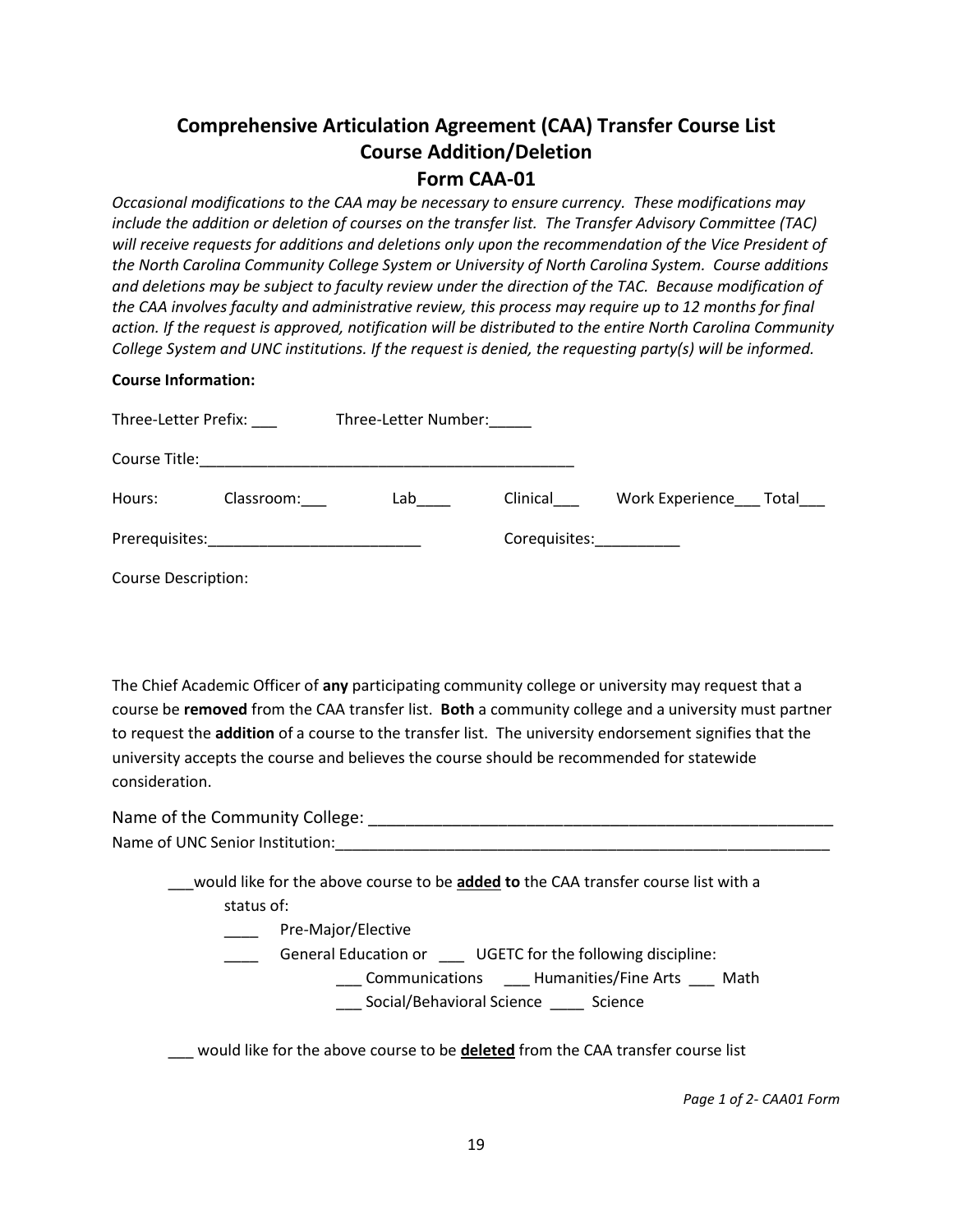| Please provide rationale for the course addition or deletion: (additional page may be utilized) |  |
|-------------------------------------------------------------------------------------------------|--|
|                                                                                                 |  |

| Signature of Chief Academic Officer NCCCS College   | Date |
|-----------------------------------------------------|------|
|                                                     |      |
| Signature of Chief Academic Officer UNC Institution | Date |

### **Please submit the completed and signed request to all of the following three representatives:**

| Kimberly Gold, Ed.D.                    | Kimberly van Noort, Ph. D.                  |
|-----------------------------------------|---------------------------------------------|
| Senior Vice President and               | Senior Vice President for                   |
| Chief Academic Officer                  | Academic Affairs and Chief Academic officer |
| North Carolina Community College System | The University of North Carolina System     |
| 5016 Mail Service Center                | P.O. Box 2688                               |
| Raleigh, NC 27699-5016                  | Chapel Hill, NC 27514                       |

David English, Ph.D. Vice President for Academic Programs, Faculty, and Research The University of North Carolina System djenglish@northcarolina.edu P.O. Box 2688 Chapel Hill, NC 27514

Upon receipt of the form, either Senior Vice President may indicate endorsement of the request and send the request to the Transfer Advisory Committee for action a minimum of thirty days prior to the TAC meeting. The NC Community College System Office will solicit a response from all community colleges approved to offer the course and include the results of the vote along with their endorsement. The CAO at UNC *may* seek input from its respective campuses as deemed appropriate.

*Please Note: New, proposed courses that are not currently in the NC Community College Combined Course Library must first be submitted to the NCCCS Curriculum Review Committee, by a community college, accompanied by a request for addition to the Combined Course Library. Please see Section 15 of the Curriculum Procedures Reference Manual at: [http://www.nccommunitycolleges.edu/academic](http://www.nccommunitycolleges.edu/academic-programs/curriculum-procedures-reference-manual-cprm)[programs/curriculum-procedures-reference-manual-cprm](http://www.nccommunitycolleges.edu/academic-programs/curriculum-procedures-reference-manual-cprm)* 

*Page 2 of 2- CAA01 Form*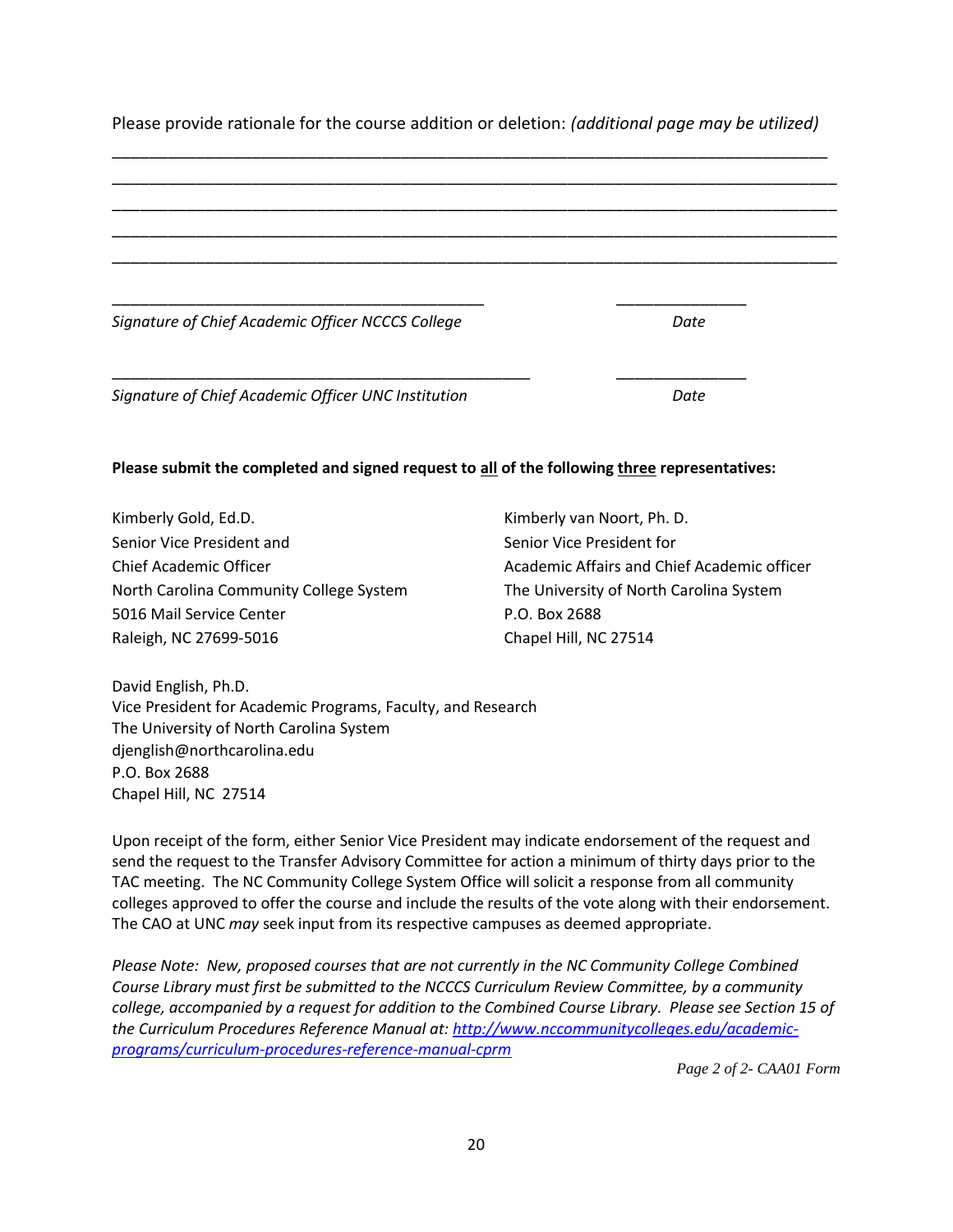### **Comprehensive Articulation Agreement Transfer Course List Change of Course Status to Universal General Education Transfer Component (UGETC) Form CAA02**

*Occasional modifications to the CAA may be necessary to ensure currency. These modifications may include a change in a transfer course designation from general education or pre-major/elective to Universal General Education Transfer Component (UGETC). The Transfer Advisory (TAC) will receive requests for modification only upon the recommendation of the Vice President of the North Carolina Community College System or University of North Carolina System-General Administration. Modifications may be subject to faculty review under the direction of the TAC. Because modification of the CAA involves faculty and administrative review, this process may require up to 12 months for final action. If the request is approved notification will be distributed to the entire NC Community College System and UNC institutions. If the request is denied, the requesting party(s) will be informed.* 

### **Course Information:**

| Three-Letter Prefix: ______________Three-Letter Number: ______ |                                                                                                          |  |
|----------------------------------------------------------------|----------------------------------------------------------------------------------------------------------|--|
|                                                                |                                                                                                          |  |
|                                                                | Hours: Classroom: Lab ___ Clinical __ Work Experience __ Total                                           |  |
|                                                                | Corequisites:___________                                                                                 |  |
| <b>Course Description:</b>                                     |                                                                                                          |  |
|                                                                |                                                                                                          |  |
|                                                                |                                                                                                          |  |
| and                                                            |                                                                                                          |  |
|                                                                |                                                                                                          |  |
| course list and is designated as:                              | would like for the above course to receive the UGETC status. The course is currently on the CAA transfer |  |

\_\_\_\_ pre-major/elective

General Education under the following discipline:

- \_\_\_\_ Communications
- \_\_\_\_ Humanities/Fine Arts
- Social/Behavioral Science
- \_\_\_\_ Mathematics
	- Natural Science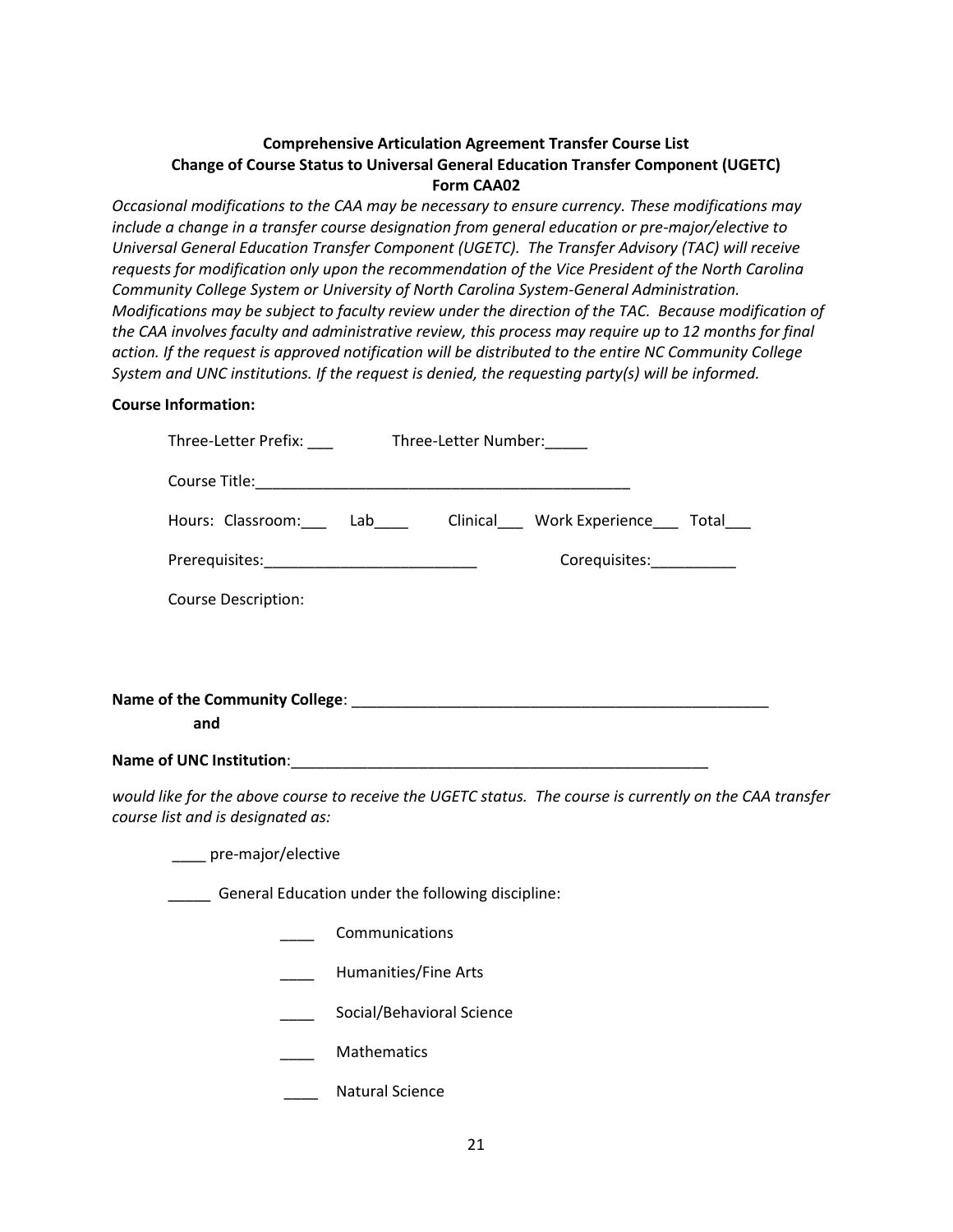**Please provide rationale for the UGETC classification**: *(additional page may be utilized)*



*Signature of Chief Academic Officer NCCCS College* Date Date

*and*

*Signature of Chief Academic Officer UNC Institution Date*

The completed and signed form should be sent to:

David English, Ph.D. Vice President for Academic Programs, Faculty, and Research The University of North Carolina System djenglish@northcarolina.edu P.O. Box 2688 Chapel Hill, NC 27514

The NC Community College System Office will solicit a response from all community colleges approved to offer the course. The UNC System Office will send the request to the Chief Academic Officers of the universities. If all of the universities approve of the UGETC designation, the recommendation will be sent to the Transfer Advisory Committee and the Vice Presidents of the two systems.

If all universities do not approve the request, the UNC System Office may assemble a discipline team comprised of university and community college faculty to see if the course can be revised in a manner that will be acceptable for inclusion in the UGETC. If so, the revised course will be sent to the university CAOs for UGETC consideration.

If all the universities approve of the UGETC designation of the revised course, the recommendation will be sent to the TAC and the Senior Vice Presidents of the two systems. If the request is not approved by the universities, this will be submitted to the TAC and the Senior Vice Presidents of the two systems for information.

\_\_\_\_\_\_\_\_\_\_\_\_\_\_\_\_\_\_\_\_\_\_\_\_\_\_\_\_\_\_\_\_\_\_\_\_\_\_\_\_\_\_\_\_\_ \_\_\_\_\_\_\_\_\_\_\_\_\_\_

*Page 2 of 2- CAA02 Form*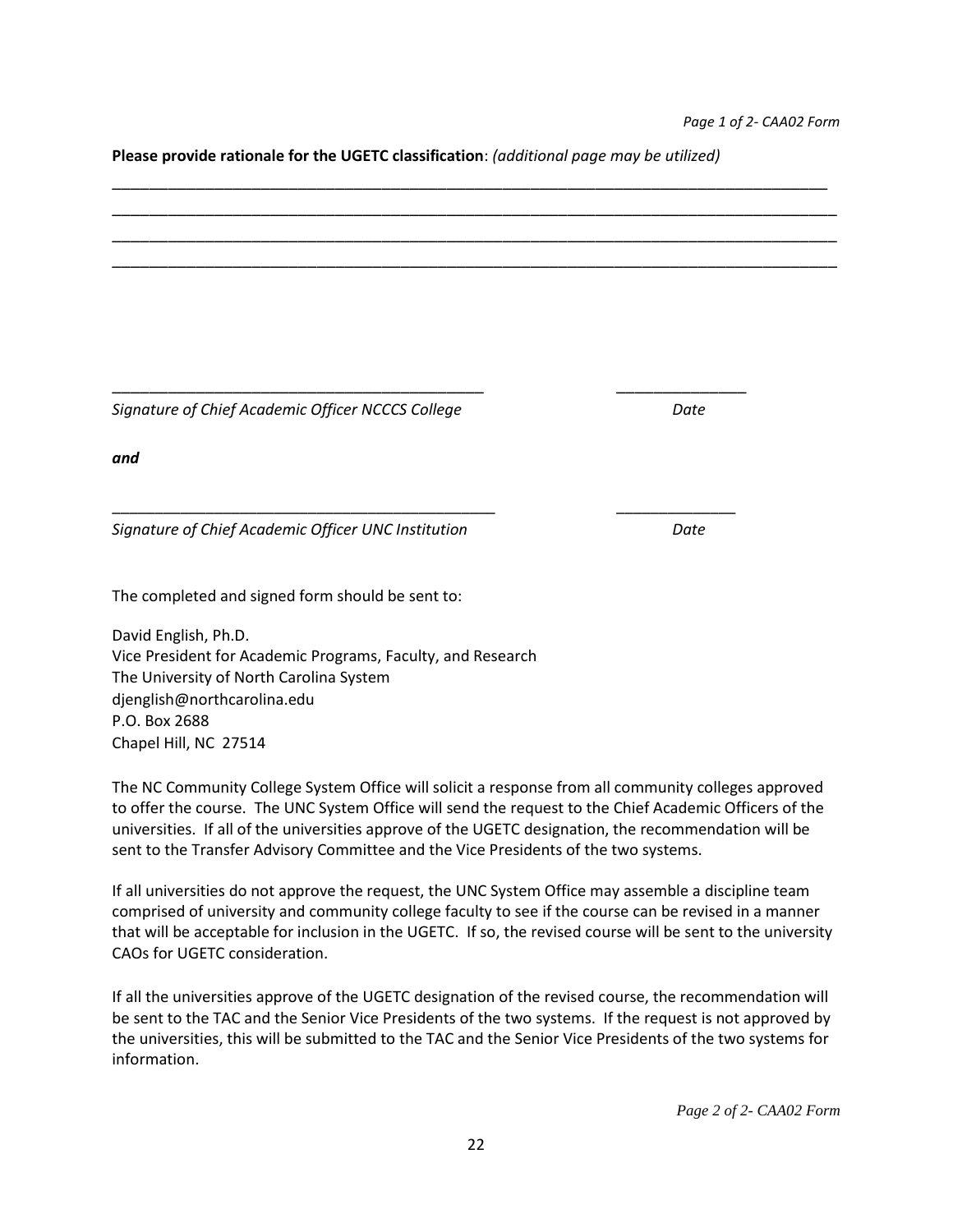## **Comprehensive Articulation Agreement (CAA) Transfer Course List Change of Course Designation to Pre-Major/Elective or General Education Form CAA03**

*Occasional modifications to the CAA may be necessary to ensure currency. These modifications may include a change in the transfer course designation to general education or pre-major/elective. The Transfer Advisory (TAC) will receive requests for modification only upon the recommendation of the Vice President of the North Carolina Community College System or University of North Carolina System-General Administration. Modifications may be subject to faculty review under the direction of the TAC. Because modification of the CAA involves faculty and administrative review, this process may require up to 12 months for final action. If the request is approved, notification will be distributed to the entire NC Community College System and UNC institutions. If the request is denied, the requesting party(s) will be informed.* 

### **Course Information:**

|                                                                            | Three-Letter Prefix:                                                         | Three-Letter Number:                                                      |  |  |
|----------------------------------------------------------------------------|------------------------------------------------------------------------------|---------------------------------------------------------------------------|--|--|
|                                                                            |                                                                              |                                                                           |  |  |
|                                                                            |                                                                              | Hours: Classroom: ___ Lab____ Clinical___ Work Experience___ Total___     |  |  |
|                                                                            |                                                                              | Corequisites:                                                             |  |  |
|                                                                            | Course Description:                                                          |                                                                           |  |  |
|                                                                            |                                                                              |                                                                           |  |  |
|                                                                            | The above course is currently designated on the CAA transfer course list as: |                                                                           |  |  |
|                                                                            | Pre-major/Elective                                                           |                                                                           |  |  |
|                                                                            | General Education or _____ UGETC under the following discipline:             |                                                                           |  |  |
|                                                                            | Communications Full Humanities/Fine Arts                                     |                                                                           |  |  |
|                                                                            |                                                                              | _____ Social/Behavioral Science ______ Mathematics ______ Natural Science |  |  |
| We would like to request that the designation of the course be changed to: |                                                                              |                                                                           |  |  |
|                                                                            | ______ Pre-major/Elective                                                    |                                                                           |  |  |
|                                                                            | ______ General Education under the following discipline:                     |                                                                           |  |  |
|                                                                            | Communications ____ Humanities/Fine Arts                                     |                                                                           |  |  |
|                                                                            |                                                                              | _____ Social/Behavioral Science _____ Math _____ Natural Science          |  |  |
|                                                                            |                                                                              |                                                                           |  |  |

*Please note that a UGETC form (CAA02) is required for a UGETC designation request.*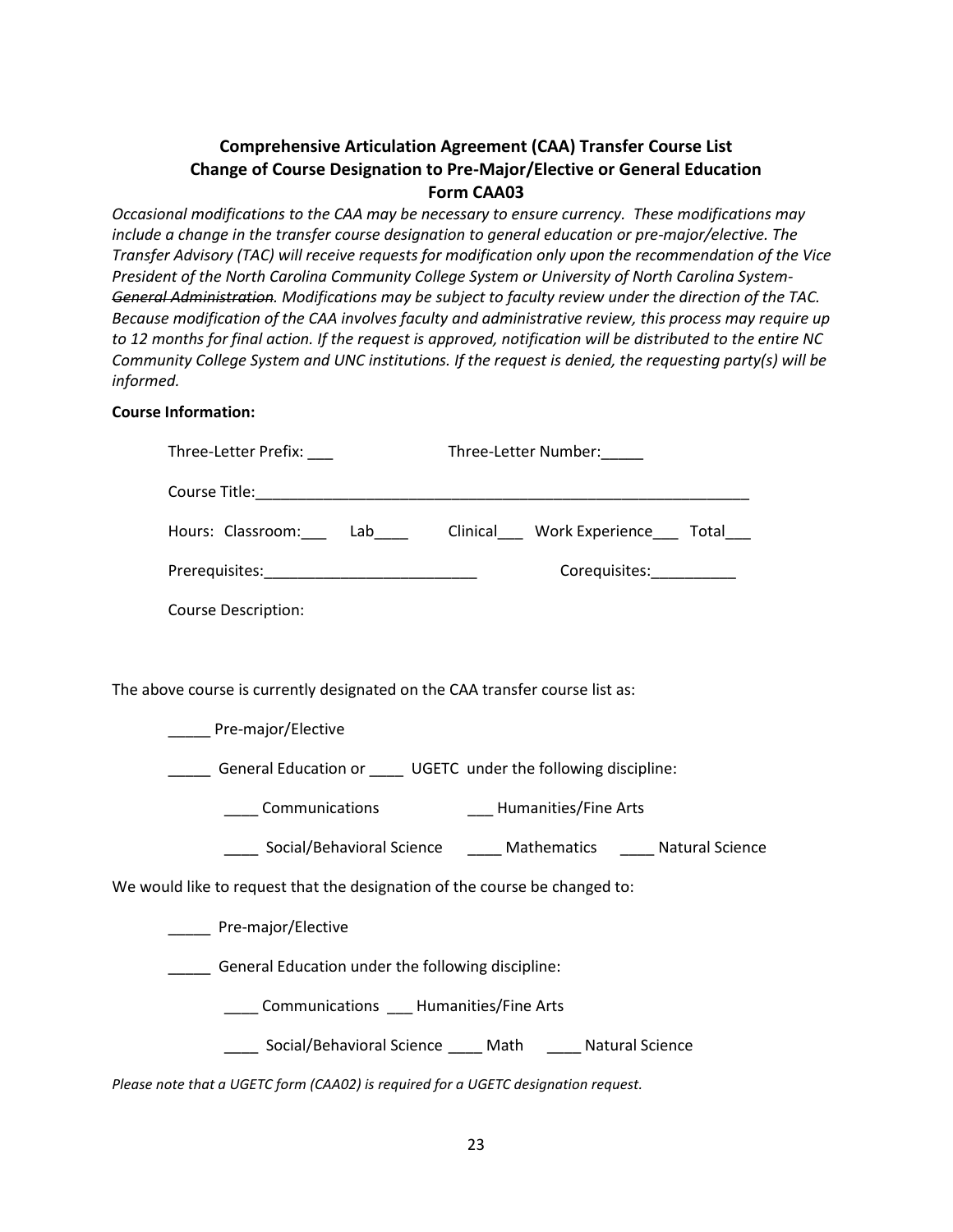*Page 1 of 2 CAA03 Form*

**Name of the:**

**Community College making request**:\_\_\_\_\_\_\_\_\_\_\_\_\_\_\_\_\_\_\_\_\_\_\_\_\_\_\_\_\_\_\_\_\_\_

or

UNC Senior Institution making request:

**Please provide rationale for the course designation change and any indications of support from partnering institution(s)**: *(additional page may be utilized)*

\_\_\_\_\_\_\_\_\_\_\_\_\_\_\_\_\_\_\_\_\_\_\_\_\_\_\_\_\_\_\_\_\_\_\_\_\_\_\_\_\_\_\_\_\_\_\_\_\_\_\_\_\_\_\_\_\_\_\_\_\_\_\_\_\_\_\_\_\_\_\_\_\_\_\_\_\_\_\_\_\_\_\_\_\_

\_\_\_\_\_\_\_\_\_\_\_\_\_\_\_\_\_\_\_\_\_\_\_\_\_\_\_\_\_\_\_\_\_\_\_\_\_\_\_\_\_\_\_\_\_\_\_\_\_\_\_\_\_\_\_\_\_\_\_\_\_\_\_\_\_\_\_\_\_\_\_\_\_\_\_\_\_

\_\_\_\_\_\_\_\_\_\_\_\_\_\_\_\_\_\_\_\_\_\_\_\_\_\_\_\_\_\_\_\_\_\_\_\_\_\_\_\_\_\_\_\_\_\_\_\_\_\_\_\_\_\_\_\_\_\_\_\_\_\_\_\_\_\_\_\_\_\_\_

\_\_\_\_\_\_\_\_\_\_\_\_\_\_\_\_\_\_\_\_\_\_\_\_\_\_\_\_\_\_\_\_\_\_\_\_\_\_\_\_ \_\_\_\_\_\_\_\_\_\_\_\_\_\_

\_\_\_\_\_\_\_\_\_\_\_\_\_\_\_\_\_\_\_\_\_\_\_\_\_\_\_\_\_\_\_\_\_\_\_\_\_\_\_\_\_\_\_\_\_ \_\_\_\_\_\_\_\_\_\_\_\_\_\_

*Signature of Chief Academic Officer NCCCS College* Date Date

*or*

*Signature of Chief Academic Officer UNC Institution Date*

### **Change in the CAA Designation of a Course**

The Chief Academic Officer of *any* participating community college *or* university may request a change in the designation of a course in the CAA by sending the completed and signed request to the Vice Presidents of both systems. **Please submit the signed request to both:**

| Kimberly Gold, Ed.D.                    | Kimberly van Noort, Ph. D.                  |
|-----------------------------------------|---------------------------------------------|
| Senior Vice President and               | Senior Vice President for                   |
| Chief Academic Officer                  | Academic Affairs and Chief Academic officer |
| North Carolina Community College System | The University of North Carolina System     |
| 5016 Mail Service Center                | Post Office Box 2688                        |
| Raleigh, NC 27699-5016                  | Chapel Hill, NC 27514                       |

Upon receipt of the form, either Senior Vice President may indicate endorsement of the request and send the form to the Director of Community College Partnerships at UNC System*.* The NC Community College System Office will solicit a response from all community colleges approved to offer the course and include the results of the vote along with their endorsement. The CAO at UNC *may* seek input from its respective campuses as deemed appropriate.

24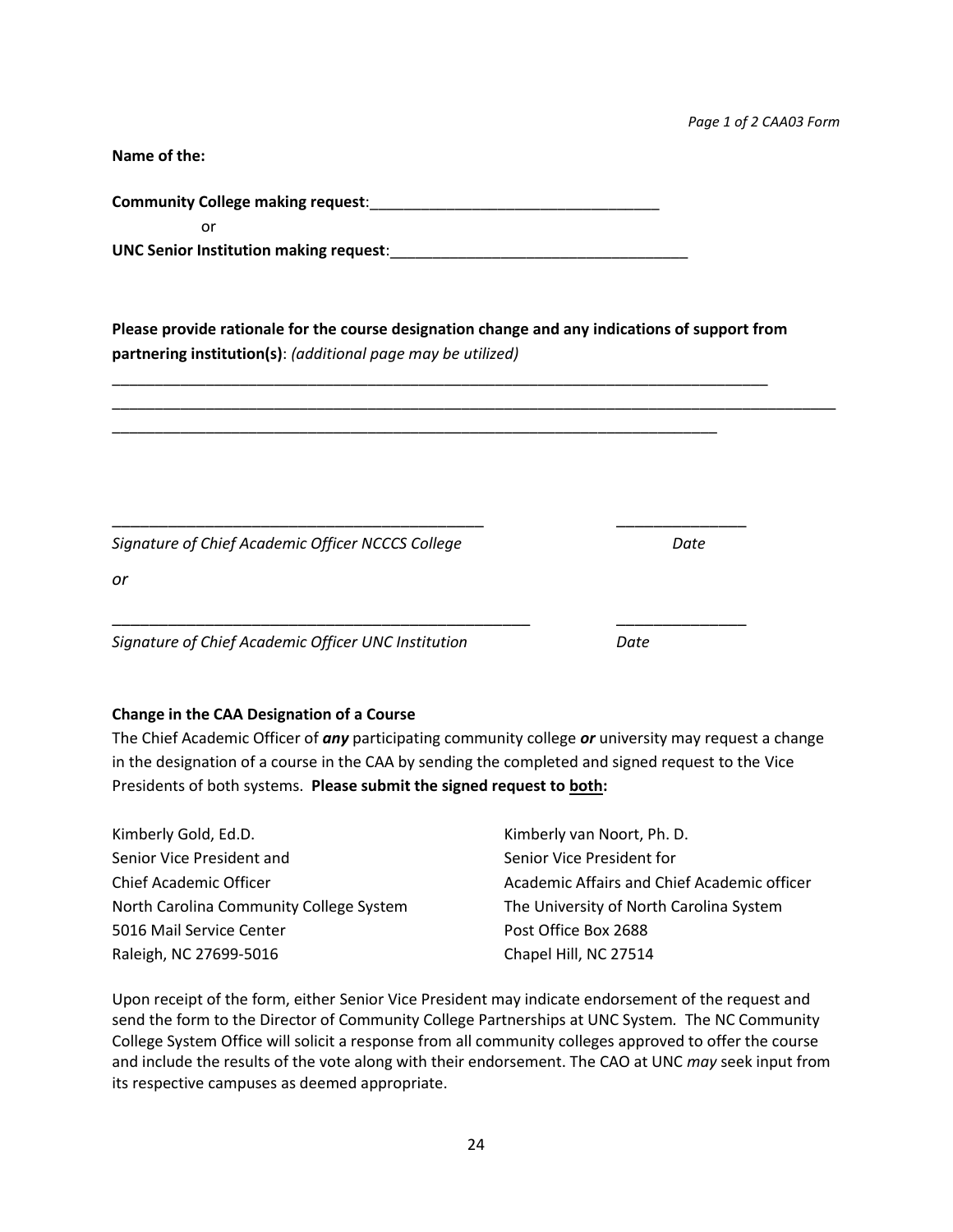## <span id="page-24-0"></span>**Appendix D Transfer Advisory Committee 2020-2021**

#### **North Carolina Community College System Members:**

#### **Jonathan Loss, Co-Chair**

Associate Dean of General Education Catawba Valley Community College 2550 Highway 70 SE Hickory, NC 28602 Phone: 828-327-7000, x4526 Email: [jloss@cvcc.edu](mailto:jloss@cvcc.edu)

### **Levy Brown, Member**

Vice President, Learning, Student Engagement, & Success (Chief Academic Officer) Vance-Granville Community College 200 Community College Road Henderson, NC 27537 Phone: 252-738-3283 Email: [brownl@vgcc.edu](mailto:brownl@vgcc.edu)

### **Jewel Cherry, Member**

Vice President, Educational Support Services and Equity Forsyth Tech Community College 2100 Silas Creek Parkway Winston-Salem, NC 27103 Phone: 336-734-7520 Email: [jcherry@forsythtech.edu](mailto:jcherry@forsythtech.edu)

### **Jenn Selby, Member**

Chair, Art & Design; Executive Director of Transfer & University Partnerships Rowan-Cabarrus Community College 1333 Jake Alexander Blvd S. Salisbury, NC 28146 Phone: 704-798-5241 Email[: jenn.selby@rccc.edu](mailto:jenn.selby@rccc.edu)

### **North Carolina Community College System Representative:**

#### **James W Kelley, Representative**

Associate Vice President for Student Services NC Community College System Office 5016 Mail Service Center Raleigh, NC 27699-5016 Phone: 919-807-7098 Email: [beddardw@nccommmunitycolleges.edu](mailto:beddardw@nccommmunitycolleges.edu)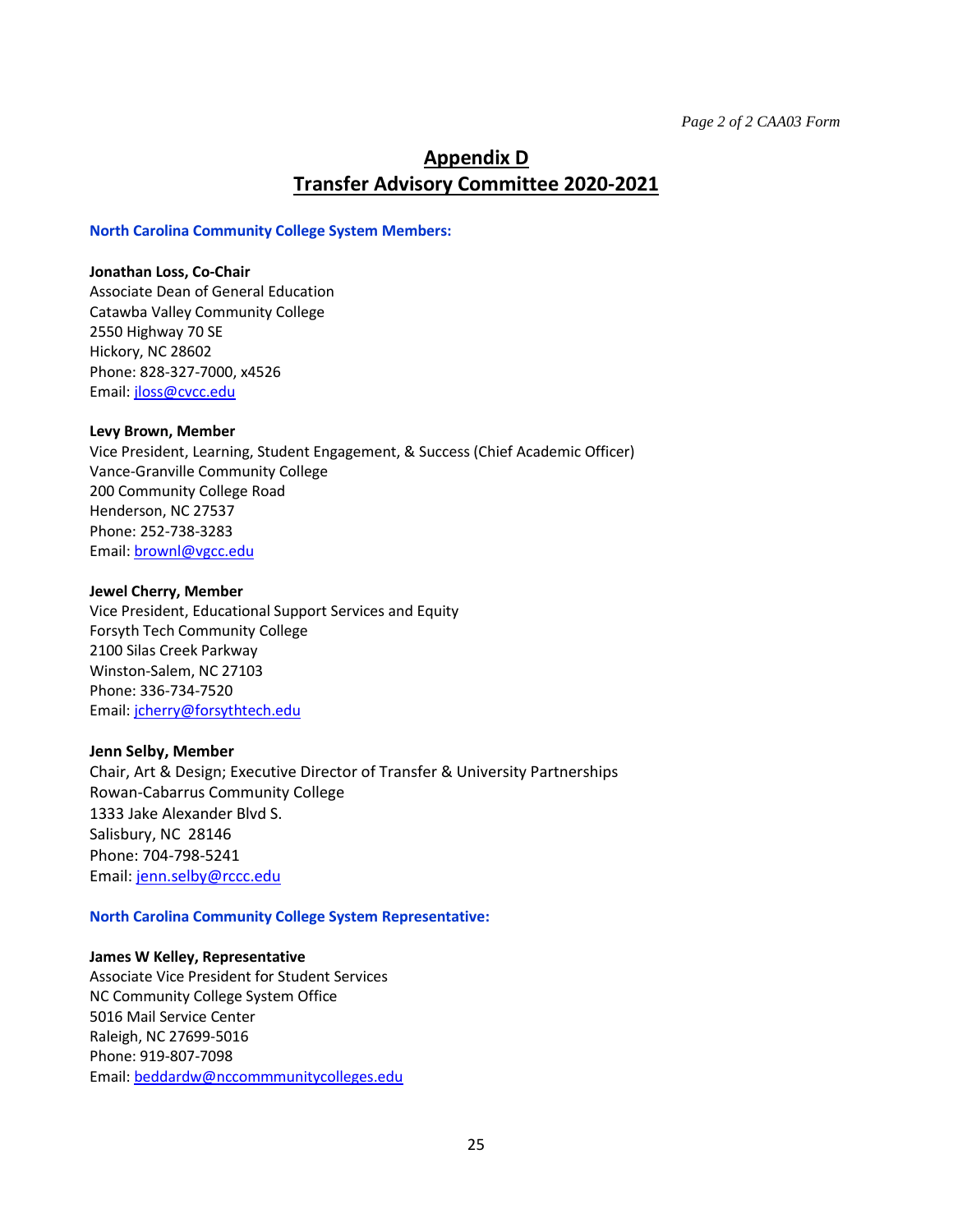#### **University of North Carolina System Members:**

#### **Denettia Shaw, Co-Chair**

Director of Transfer Services North Carolina Central University 1801 Fayetteville St. Durham, NC 27707 Phone: 919-530-6687 Email[: dshaw9@nccu.edu](mailto:dshaw9@nccu.edu)

#### **Angela Anderson, Member**

Assistant Vice Chancellor and University Registrar East Carolina University Uptown 207 Greenville, NC 27858 Phone: 252-328-6747 Email[: andersona@ecu.edu](mailto:andersona@ecu.edu)

#### **Tina McEntire, Member**

Vice Chancellor for Enrollment Management The University of North Carolina at Greensboro 122 Mossman Bldg. Greensboro, NC 27412 Phone: 336-334-5582 Email: [tina.mcentire@uncg.edu](mailto:tina.mcentire@uncg.edu)

#### **Ted Zerucha, Member**

Professor and Director of General Education Appalachian State University ASU Box 32065 Boone, NC 28608-2065 Phone: 828-262-2028 Email: [zeruchat@appstate.edu](mailto:zeruchat@appstate.edu)

#### **University of North Carolina System Representative:**

#### **David English, Representative**

Vice President for Academic Programs, Faculty, and Research The University of North Carolina System 910 Raleigh Road, PO Box 2688 Chapel Hill, NC 27514 Phone: 919-962-2620 Email: [djenglish@northcarolina.edu](mailto:djenglish@northcarolina.edu)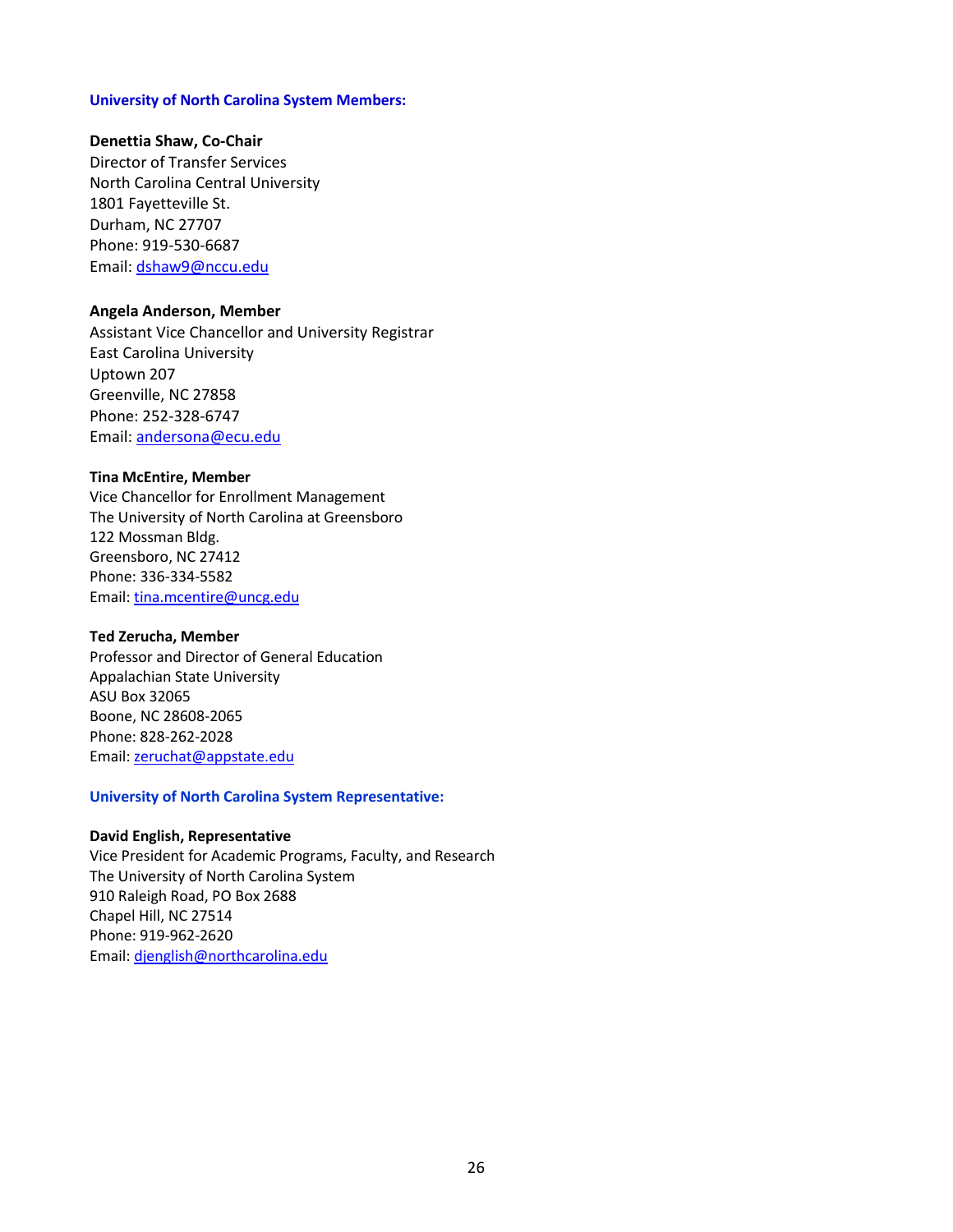# **Appendix E**

## **Comprehensive Articulation Agreement Transfer Credit Appeal Procedure**

University of North Carolina System/North Carolina Community College System

<span id="page-26-0"></span>**Guiding Principle**: If a student from a North Carolina Community College System (NCCCS) college believes the terms of the Comprehensive Articulation Agreement (CAA) have not been honored by a University of North Carolina System (UNC) institution to which the student has been admitted, the student may invoke the CAA Transfer Credit Appeal Procedure.

### **Steps in Filing an Appeal**

### **Step #1:**

- **By the last day of classes of the first semester for which admission is offered**, the student must submit a CAA Transfer Credit Appeal Form along with any supporting documentation to the director of admission at the UNC campus to which the student has been admitted. Students first enrolling at the senior institution in a summer session must submit their appeal by the end of the subsequent fall semester.
- **The student must specify on the appeal form the specific CAA language that is in contention. Appeals that lack this information will not be considered.**
- The Director of Admission will review the appeal and respond in writing (email or letter) to the student within 15 business days.

### **Step #2:**

- If the student is not satisfied with the decision of the Director of Admission, he/she may appeal on the same form to the **Chief Academic Officer (Provost)** of the University within 15 days of written notice of the director's decision.
- The Provost will review the appeal and respond in writing (email or letter) to the student within 15 business days of receiving the student's appeal.

### **Step #3**

• If the student is not satisfied with the decision of the Provost, he/she may appeal to the Transfer Advisory Committee (TAC) subcommittee, composed of the Co-chairs, a representative from the UNC General Administration, and a representative from the NCCCS. The student must submit the appeal to the subcommittee within 15 days of the receipt of the Provost's decision. The appeal to the TAC subcommittee should be sent to:

### **UNC System Transfer Advisory Committee Member CAA Appeal PO Box 2688 Chapel Hill, NC 27515**

If a consensus is reached by the subcommittee, the student will be notified within 15 business days; if a consensus resolution is not reached, the appeal will be forwarded by the subcommittee to the full TAC within 10 business days. The TAC will review the appeal and notify the student of the final decision within 10 business days of receiving the appeal.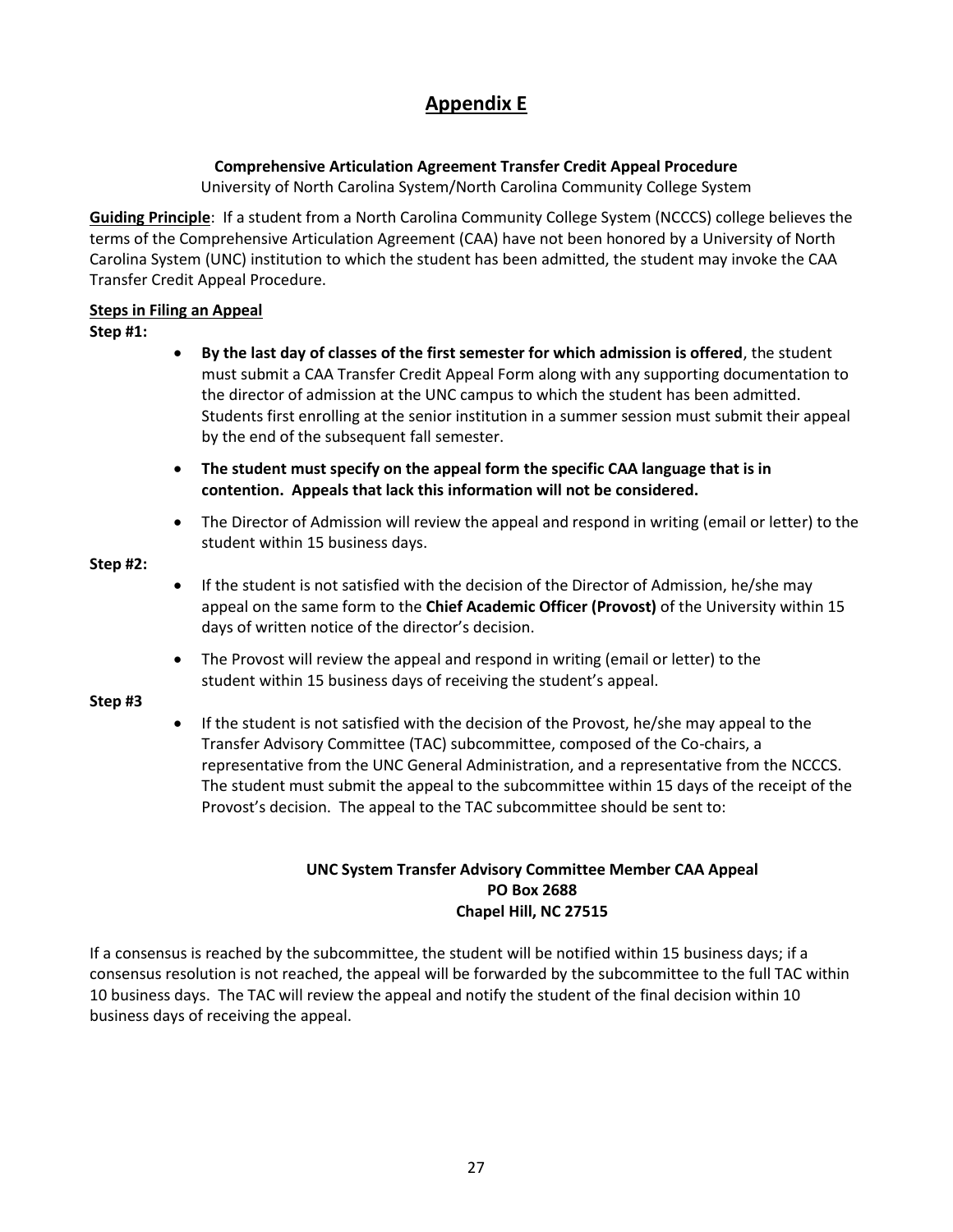## **Comprehensive Articulation Agreement Transfer Credit Appeal Procedure**

University of North Carolina System/North Carolina Community College System

**Section 1: Student Information** (*to be completed by the student submitting the form*)

- The completed form and any supporting documentation **must be submitted to the UNC institution's Director of Admission by the last day of classes of the first semester for which admission is offered.**
- You must specify the nature of the appeal and cite the specific CAA language that is in contention. Appeals that do not include this information cannot be considered.

|           | (Please print or type)                                                                                                                                                             |        |         |       |  |
|-----------|------------------------------------------------------------------------------------------------------------------------------------------------------------------------------------|--------|---------|-------|--|
|           |                                                                                                                                                                                    |        |         |       |  |
|           | (Number and Street)                                                                                                                                                                | (City) | (State) | (Zip) |  |
|           |                                                                                                                                                                                    |        |         |       |  |
|           | (Area code/Number)                                                                                                                                                                 |        |         |       |  |
|           |                                                                                                                                                                                    |        |         |       |  |
|           | UNC institution offering admission: ___________________________beginning (semester/yr) _______                                                                                     |        |         |       |  |
|           | Section 2: Basis for your appeal<br>State your concern(s), citing specific language in the CAA that is applicable to your contention.<br>Attach supporting documents.              |        |         |       |  |
| $\bullet$ | The CAA may be found at the North Carolina Community Colleges System website:<br>http://www.nccommunitycolleges.edu/academic-programs/college-transferarticulation-<br>agreements. |        |         |       |  |
|           |                                                                                                                                                                                    |        |         |       |  |
|           |                                                                                                                                                                                    |        |         |       |  |
|           |                                                                                                                                                                                    |        |         |       |  |
|           |                                                                                                                                                                                    |        |         |       |  |

<span id="page-27-0"></span>

| <b>Student Signature:</b> | ate. |
|---------------------------|------|
|                           |      |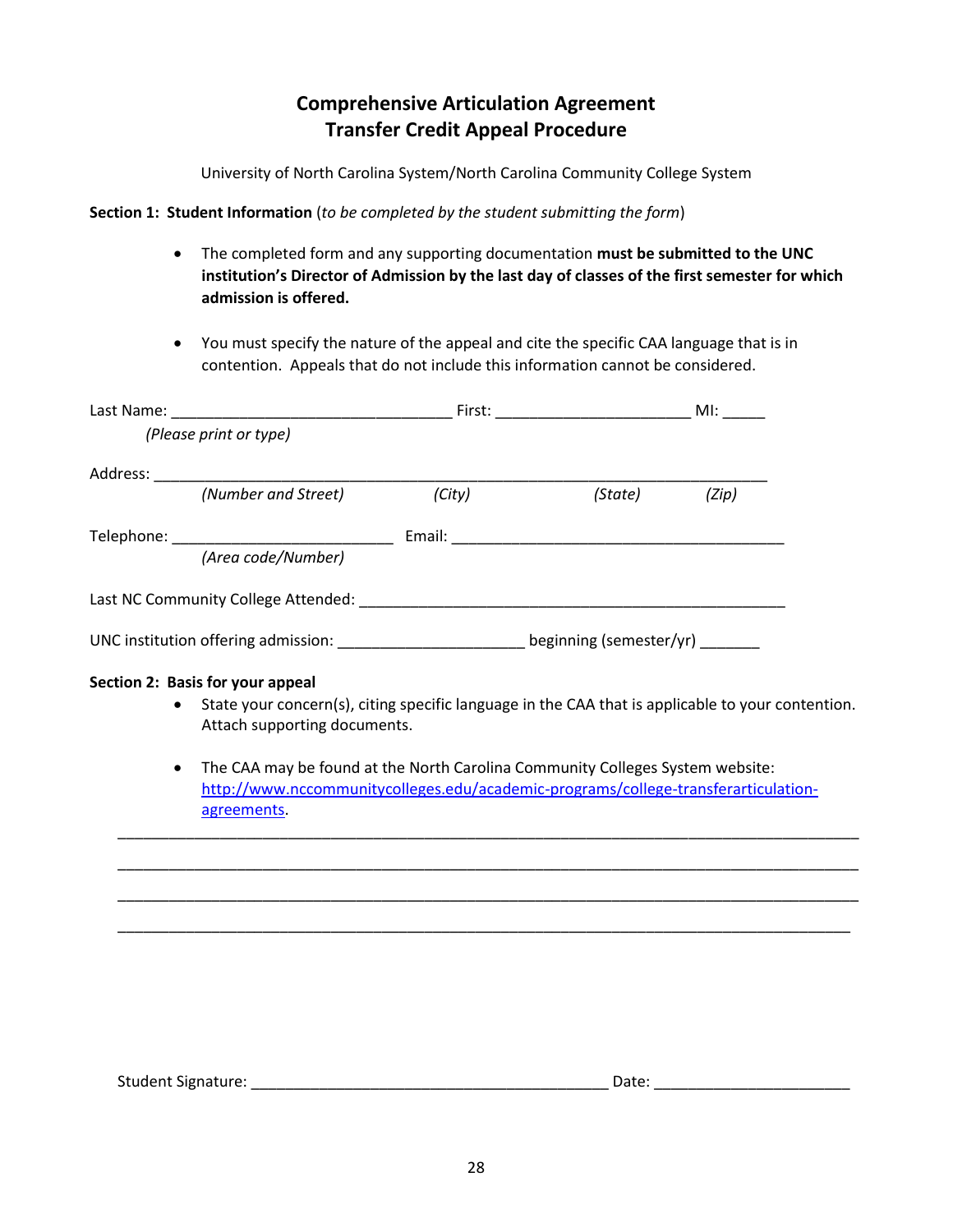## **Appendix F**

## **Associate in Arts and Associate in Science Curriculum Standards** Associate in Arts (A10100) **Effective Term:**

**Curriculum Standard** Summer 2016

The Associate in Arts degree shall be granted for a planned program of study consisting of a minimum of 60 semester hours of credit (SHC) of college transfer courses. Within the degree program, the institution shall include opportunities for the achievement of competence in reading, writing, oral communication, fundamental mathematical skills, and basic computer use.

Courses are approved for transfer through the Comprehensive Articulation Agreement (CAA). The CAA enables North Carolina community college graduates of two-year associate in arts programs who are admitted to constituent institutions of The University of North Carolina System to transfer with junior status.

Community college graduates must obtain a grade of "C" or better in each course and an overall GPA of at least 2.0 on a 4.0 scale in order to transfer with a junior status. Courses may also transfer through bilateral agreements between institutions.

| GENERAL EDUCATION (45 SHC)The general education common course pathway includes study in the areas of             |                                                                                                    |            |  |  |
|------------------------------------------------------------------------------------------------------------------|----------------------------------------------------------------------------------------------------|------------|--|--|
| English composition; humanities and fine arts; social and behavioral sciences; natural sciences and mathematics. |                                                                                                    |            |  |  |
|                                                                                                                  | UNIVERSAL GENERAL EDUCATION TRANSFER COMPONENT                                                     |            |  |  |
|                                                                                                                  | (All Universal General Education Transfer Component courses will transfer for equivalency credit.) |            |  |  |
| <b>English Composition (6 SHC)</b>                                                                               |                                                                                                    |            |  |  |
|                                                                                                                  | The following two English composition courses are required.                                        |            |  |  |
| <b>ENG 111</b>                                                                                                   | Writing & Inquiry                                                                                  | $(3$ SHC)  |  |  |
| <b>ENG 112</b>                                                                                                   | Writing/Research in the Disciplines                                                                | $(3$ SHC)  |  |  |
|                                                                                                                  | Select three courses from the following from at least two different disciplines (9 SHC)            |            |  |  |
| <b>Communications</b>                                                                                            |                                                                                                    |            |  |  |
| <b>COM 120</b>                                                                                                   | Introduction to Interpersonal                                                                      | (3 SHC) or |  |  |
|                                                                                                                  | Communication                                                                                      |            |  |  |
| <b>COM 231</b>                                                                                                   | <b>Public Speaking</b>                                                                             | $(3$ SHC)  |  |  |
| <b>Humanities/Fine Arts</b>                                                                                      |                                                                                                    |            |  |  |
| <b>ART 111</b>                                                                                                   | Art Appreciation                                                                                   | $(3$ SHC)  |  |  |
| <b>ART 114</b>                                                                                                   | Art History Survey I                                                                               | $(3$ SHC)  |  |  |
| <b>ART 115</b>                                                                                                   | Art History Survey II                                                                              | $(3$ SHC)  |  |  |
| <b>DRA 111</b>                                                                                                   | <b>Theatre Appreciation</b>                                                                        | $(3$ SHC)  |  |  |
| <b>ENG 231</b>                                                                                                   | American Literature I                                                                              |            |  |  |
| <b>ENG 232</b>                                                                                                   |                                                                                                    | $(3$ SHC)  |  |  |
|                                                                                                                  | American Literature II                                                                             | $(3$ SHC)  |  |  |
| <b>ENG 241</b>                                                                                                   | <b>British Literature I</b>                                                                        | $(3$ SHC)  |  |  |
| <b>ENG 242</b>                                                                                                   | <b>British Literature II</b>                                                                       | $(3$ SHC)  |  |  |
| <b>MUS 110</b>                                                                                                   | <b>Music Appreciation</b>                                                                          | $(3$ SHC)  |  |  |
| <b>MUS 112</b>                                                                                                   | Introduction to Jazz                                                                               | $(3$ SHC)  |  |  |
| <b>PHI 215</b>                                                                                                   | Philosophical Issues                                                                               | $(3$ SHC)  |  |  |
| <b>PHI 240</b>                                                                                                   | Introduction to Ethics                                                                             | $(3$ SHC)  |  |  |
| <b>Social/Behavioral Sciences</b>                                                                                |                                                                                                    |            |  |  |
| Select three courses from the following from at least two different disciplines (9 SHC):                         |                                                                                                    |            |  |  |
| <b>ECO 251</b>                                                                                                   | Principles of Microeconomics                                                                       | $(3$ SHC)  |  |  |
| <b>ECO 252</b>                                                                                                   | <b>Principles of Macroeconomics</b>                                                                | $(3$ SHC)  |  |  |
| <b>HIS 111</b>                                                                                                   | <b>World Civilizations I</b>                                                                       | $(3$ SHC)  |  |  |
| <b>HIS 112</b>                                                                                                   | <b>World Civilizations II</b>                                                                      | $(3$ SHC)  |  |  |
| <b>HIS 131</b>                                                                                                   | American History I                                                                                 | $(3$ SHC)  |  |  |
| <b>HIS 132</b>                                                                                                   | American History II                                                                                | $(3$ SHC)  |  |  |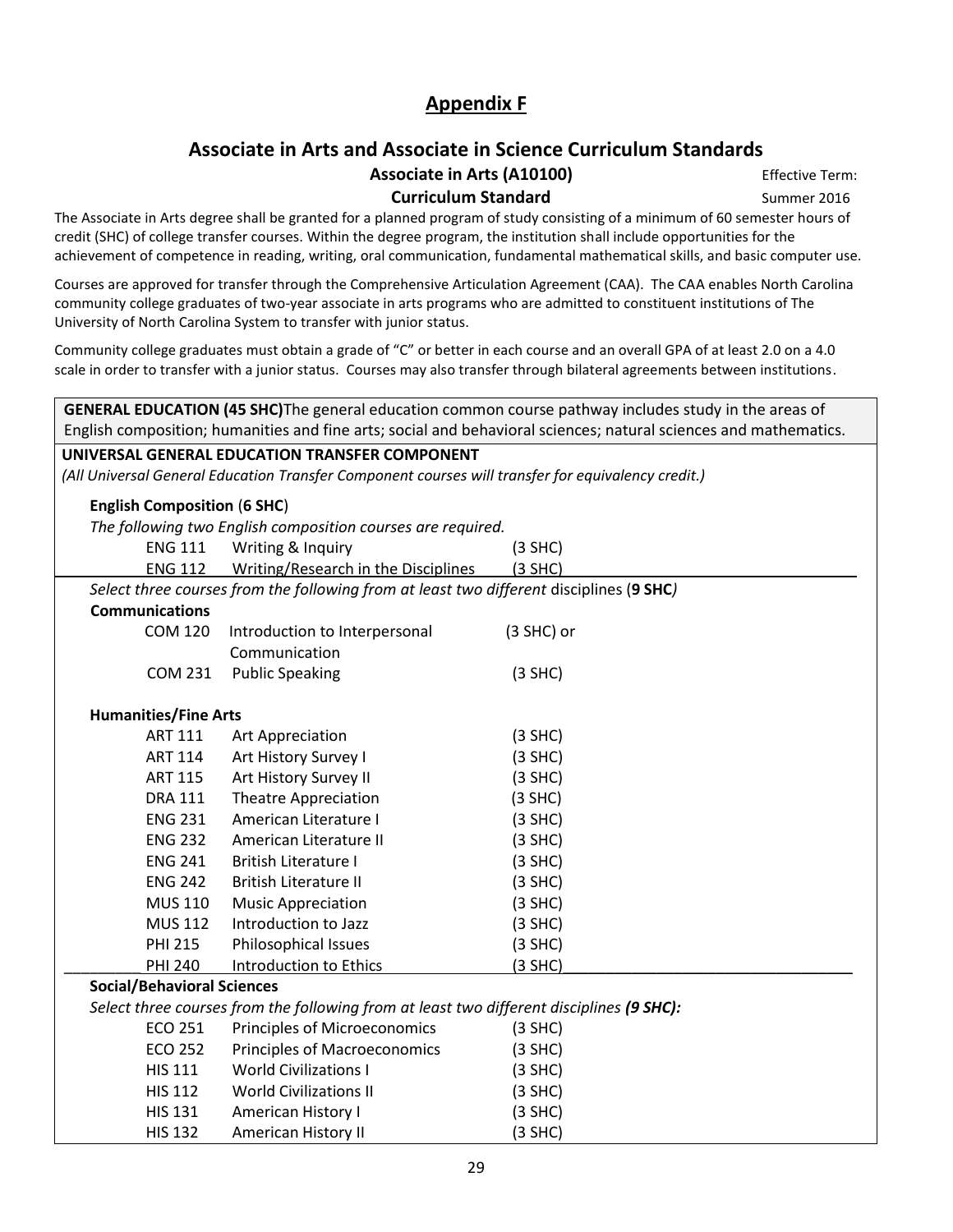| POL 120                               | <b>American Government</b>                 |     | (3 SHC)                                   |
|---------------------------------------|--------------------------------------------|-----|-------------------------------------------|
| <b>PSY 150</b>                        | <b>General Psychology</b>                  |     | $(3$ SHC)                                 |
| SOC 210                               | Introduction to Sociology                  |     | $(3$ SHC)                                 |
|                                       |                                            |     |                                           |
| <b>Math (3-4 SHC)</b>                 |                                            |     |                                           |
| Select one course from the following: |                                            |     |                                           |
| MAT 143                               | Quantitative Literacy                      |     | $(3$ SHC)                                 |
| MAT 152                               | <b>Statistical Methods I</b>               |     | $(4$ SHC)                                 |
| MAT 171                               | Pre-calculus Algebra                       |     | $(4$ SHC)                                 |
| <b>Natural Sciences (4 SHC)</b>       |                                            |     |                                           |
|                                       | Select 4 SHC from the following course(s): |     |                                           |
| AST 111                               | Descriptive Astronomy (3 SHC)              | and | AST 111A Descriptive Astronomy Lab (1SHC) |
| <b>AST 151</b>                        | General Astronomy I (3 SHC)                | and | AST 151A General Astronomy Lab I (1SHC)   |
| <b>BIO 110</b>                        | Principles of Biology                      |     | $(4$ SHC)                                 |
| <b>BIO 111</b>                        | General Biology I                          |     | $(4$ SHC)                                 |
| <b>CHM 151</b>                        | <b>General Chemistry I</b>                 |     | $(4$ SHC)                                 |
| <b>GEL 111</b>                        | <b>Introductory Geology</b>                |     | $(4$ SHC)                                 |
| <b>PHY 110</b>                        | Conceptual Physics (3 SHC)                 | and | PHY 110A Conceptual Physics Lab (1 SHC)   |

### **ADDITIONAL GENERAL EDUCATION HOURS (13-14 SHC)**

An additional 13-14 SHC of courses should be selected from courses classified as general education within the Comprehensive Articulation Agreement. Students should select these courses based on their intended major and transfer university.

### **Total General Education Hours Required: 45**

**OTHER REQUIRED HOURS (15 SHC)**

#### **Academic Transition (1 SHC)**

*The following course is required:*

ACA 122 College Transfer Success (1 SHC)

An additional 14 SHC of courses should be selected from courses classified as pre-major, elective or general education courses within the Comprehensive Articulation Agreement. Students should select these courses based on their intended major and transfer university.

*\*One semester hour of credit may be included in a 61 SHC associate in arts program of study. The transfer of this hour is not guaranteed.* 

**Total Semester Hours Credit (SHC) in Program: 60-61\***

*Students must meet the receiving university's foreign language and/or health and physical education requirements, if applicable, prior to or after transfer to the senior institution.*

*SBCC and BOG approved 02/21/14; Revised by TAC on 12/02/15; Revised by TAC on 02/22/2019.*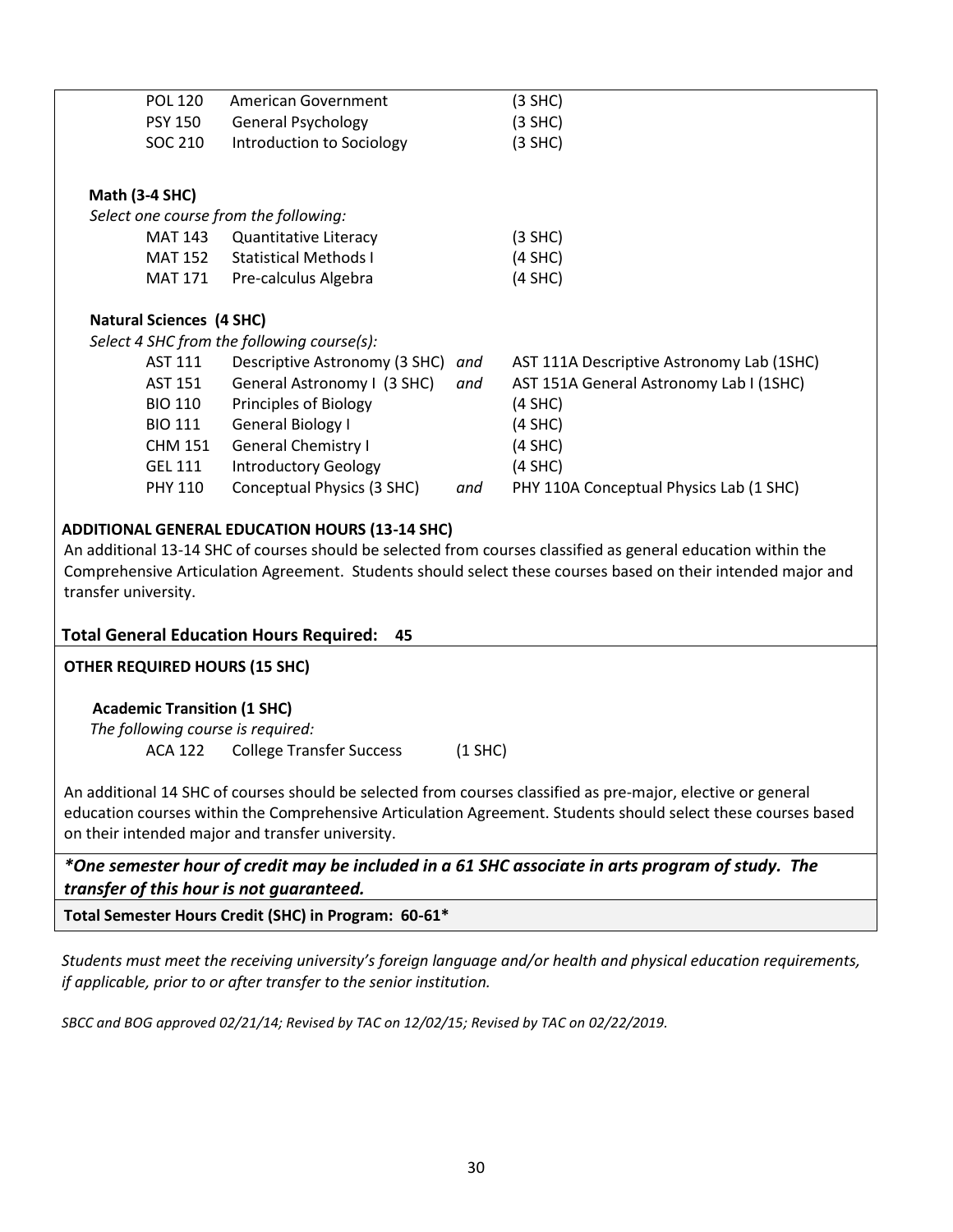## Associate in Science (A10400) **Effective Term: Curriculum Standard** Summer 2016

The Associate in Science degree shall be granted for a planned program of study consisting of a minimum of 60 semester hours of credit (SHC) of college transfer courses. Within the degree program, the institution shall include opportunities for the achievement of competence in reading, writing, oral communication, fundamental mathematical skills, and the basic computer use.

Courses are approved for transfer through the Comprehensive Articulation Agreement (CAA). The CAA enables North Carolina community college graduates of two-year associate in science programs who are admitted to constituent institutions of The University of North Carolina System to transfer with junior status.

Community college graduates must obtain a grade of "C" or better in each course and an overall GPA of at least 2.0 on a 4.0 scale in order to transfer with a junior status. Courses may also transfer through bilateral agreements between institutions.

**GENERAL EDUCATION (45 SHC)** The general education common course pathway includes study in the areas of English composition; humanities and fine arts; social and behavioral sciences; natural sciences and mathematics.

|                                           | UNIVERSAL GENERAL EDUCATION TRANSFER COMPONENT                                                     |              |
|-------------------------------------------|----------------------------------------------------------------------------------------------------|--------------|
|                                           | (All Universal General Education Transfer Component courses will transfer for equivalency credit.) |              |
|                                           | English Composition (6 SHC) The following two English composition courses are required.            |              |
| <b>ENG 111</b>                            | Writing & Inquiry                                                                                  | $(3$ SHC)    |
| <b>ENG 112</b>                            | Writing/Research in the Disciplines                                                                | $(3$ SHC)    |
|                                           | Select two courses from the following from at least two different disciplines (6 SHC)              |              |
| <b>Communications</b>                     |                                                                                                    |              |
| <b>COM 120</b>                            | Introduction to Interpersonal                                                                      | $(3$ SHC) or |
|                                           | Communication                                                                                      |              |
| <b>COM 231</b>                            | <b>Public Speaking</b>                                                                             | $(3$ SHC)    |
| <b>Humanities/Fine Arts</b>               |                                                                                                    |              |
| <b>ART 111</b>                            | Art Appreciation                                                                                   | $(3$ SHC)    |
| <b>ART 114</b>                            | Art History Survey I                                                                               | $(3$ SHC)    |
| <b>ART 115</b>                            | Art History Survey II<br>$(3$ SHC)                                                                 |              |
| <b>DRA 111</b>                            | <b>Theatre Appreciation</b>                                                                        | $(3$ SHC)    |
| <b>ENG 231</b>                            | American Literature I                                                                              | $(3$ SHC)    |
| <b>ENG 232</b>                            | American Literature II                                                                             | $(3$ SHC)    |
| <b>ENG 241</b>                            | <b>British Literature I</b>                                                                        | $(3$ SHC)    |
| <b>ENG 242</b>                            | <b>British Literature II</b>                                                                       | $(3$ SHC)    |
| <b>MUS 110</b>                            | <b>Music Appreciation</b>                                                                          | $(3$ SHC)    |
| <b>MUS 112</b>                            | Introduction to Jazz                                                                               | $(3$ SHC)    |
| <b>PHI 215</b>                            | Philosophical Issues                                                                               | $(3$ SHC)    |
| <b>PHI 240</b>                            | <b>Introduction to Ethics</b>                                                                      | $(3$ SHC)    |
| <b>Social/Behavioral Sciences (6 SHC)</b> |                                                                                                    |              |
|                                           | Select two courses from the following from at least two different disciplines:                     |              |
| ECO 251                                   | Principles of Microeconomics                                                                       | $(3$ SHC)    |
| <b>ECO 252</b>                            | Principles of Macroeconomics                                                                       | $(3$ SHC)    |
| <b>HIS 111</b>                            | <b>World Civilizations I</b><br>$(3$ SHC)                                                          |              |
| <b>HIS 112</b>                            | <b>World Civilizations II</b>                                                                      | $(3$ SHC)    |
| <b>HIS 131</b>                            | American History I                                                                                 | $(3$ SHC)    |
| <b>HIS 132</b>                            | American History II                                                                                | $(3$ SHC)    |
| <b>POL 120</b>                            | American Government                                                                                | $(3$ SHC)    |
| <b>PSY 150</b>                            | <b>General Psychology</b>                                                                          | $(3$ SHC)    |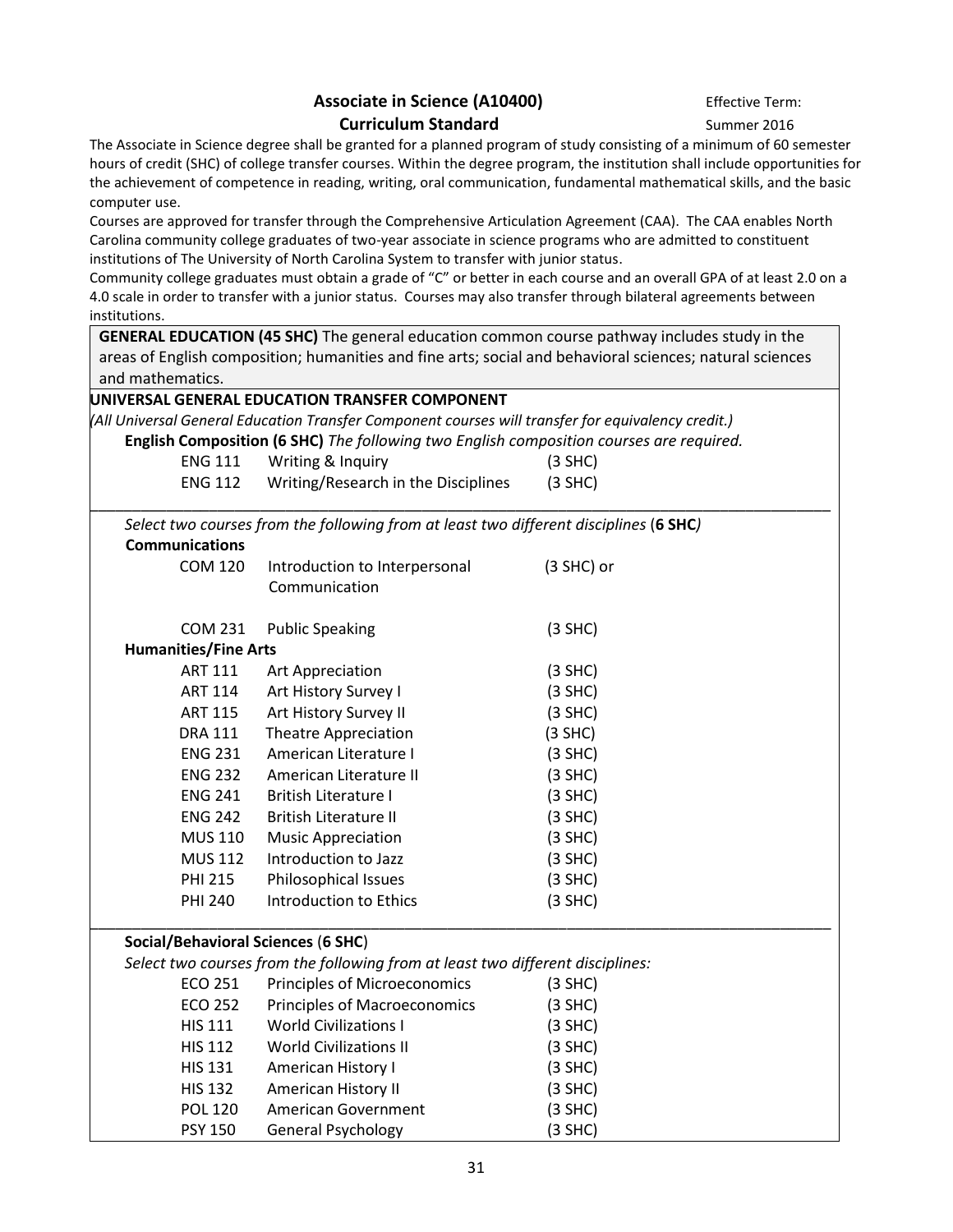| <b>SOC 210</b>                                                                                                                                  | Introduction to Sociology                  |     | $(3$ SHC)                               |  |  |
|-------------------------------------------------------------------------------------------------------------------------------------------------|--------------------------------------------|-----|-----------------------------------------|--|--|
| Math (8 SHC)                                                                                                                                    |                                            |     |                                         |  |  |
| Select two courses from the following:                                                                                                          |                                            |     |                                         |  |  |
| <b>MAT 171</b>                                                                                                                                  | Precalculus Algebra                        |     | $(4$ SHC)                               |  |  |
| <b>MAT 172</b>                                                                                                                                  | Pre-calculus Trigonometry                  |     | $(4$ SHC)                               |  |  |
| <b>MAT 263</b>                                                                                                                                  | <b>Brief Calculus</b>                      |     | $(4$ SHC)                               |  |  |
| <b>MAT 271</b>                                                                                                                                  | Calculus I                                 |     | $(4$ SHC)                               |  |  |
| <b>MAT 272</b>                                                                                                                                  | Calculus II                                |     | $(4$ SHC)                               |  |  |
| <b>Natural Sciences (8 SHC)</b>                                                                                                                 |                                            |     |                                         |  |  |
|                                                                                                                                                 | Select 8 SHC from the following course(s): |     |                                         |  |  |
|                                                                                                                                                 | AST 151 General Astronomy I (3 SHC)        | and | AST 151A General Astronomy Lab I (1SHC) |  |  |
| <b>BIO 110 Principles of Biology</b>                                                                                                            |                                            |     | $(4$ SHC)                               |  |  |
| BIO 111 General Biology I (4 SHC)                                                                                                               |                                            | and | BIO 112 General Biology II (4 SHC)      |  |  |
|                                                                                                                                                 | CHM 151 General Chemistry I (4 SHC)        | and | CHM 152 General Chemistry II (4 SHC)    |  |  |
|                                                                                                                                                 | <b>GEL 111 Introductory Geology</b>        |     | $(4$ SHC)                               |  |  |
| PHY 110 Conceptual Physics (3 SHC)                                                                                                              |                                            | and | PHY 110A Conceptual Physics Lab (1 SHC) |  |  |
|                                                                                                                                                 | PHY 151 College Physics I (4 SHC)          | and | PHY 152 College Physics II (4 SHC)      |  |  |
|                                                                                                                                                 | PHY 251 General Physics I (4 SHC)          | and | PHY 252 General Physics II (4 SHC)      |  |  |
| <b>ADDITIONAL GENERAL EDUCATION HOURS (11 SHC)</b>                                                                                              |                                            |     |                                         |  |  |
| An additional 11 SHC of courses should be selected from courses classified as general education                                                 |                                            |     |                                         |  |  |
| within the Comprehensive Articulation Agreement. Students should select these courses based on                                                  |                                            |     |                                         |  |  |
| their intended major and transfer university.                                                                                                   |                                            |     |                                         |  |  |
|                                                                                                                                                 |                                            |     |                                         |  |  |
| <b>Total General Education Hours Required: 45</b>                                                                                               |                                            |     |                                         |  |  |
| <b>OTHER REQUIRED HOURS (15 SHC)</b>                                                                                                            |                                            |     |                                         |  |  |
| <b>Academic Transition (1 SHC)</b>                                                                                                              |                                            |     |                                         |  |  |
| The following course is required:                                                                                                               |                                            |     |                                         |  |  |
|                                                                                                                                                 | <b>ACA 122 College Transfer Success</b>    |     | $(1$ SHC)                               |  |  |
|                                                                                                                                                 |                                            |     |                                         |  |  |
| An additional 14 SHC of courses should be selected from courses classified as pre-major, elective or                                            |                                            |     |                                         |  |  |
| general education courses within the Comprehensive Articulation Agreement. Students should select                                               |                                            |     |                                         |  |  |
| these courses based on their intended major and transfer university.                                                                            |                                            |     |                                         |  |  |
| *One semester hour of credit may be included in a 61 SHC associate in science program of study. The<br>transfer of this hour is not guaranteed. |                                            |     |                                         |  |  |
| Total Semester Hours Credit (SHC) in Program: 60-61*                                                                                            |                                            |     |                                         |  |  |
|                                                                                                                                                 |                                            |     |                                         |  |  |

*Students must meet the receiving university's foreign language and/or health and physical education requirements, if applicable, prior to or after transfer to the senior institution.*

*SBCC and BOG approved 02/21/14; Revised by TAC on 12/02/15; Revised by TAC on 02/22/2019.*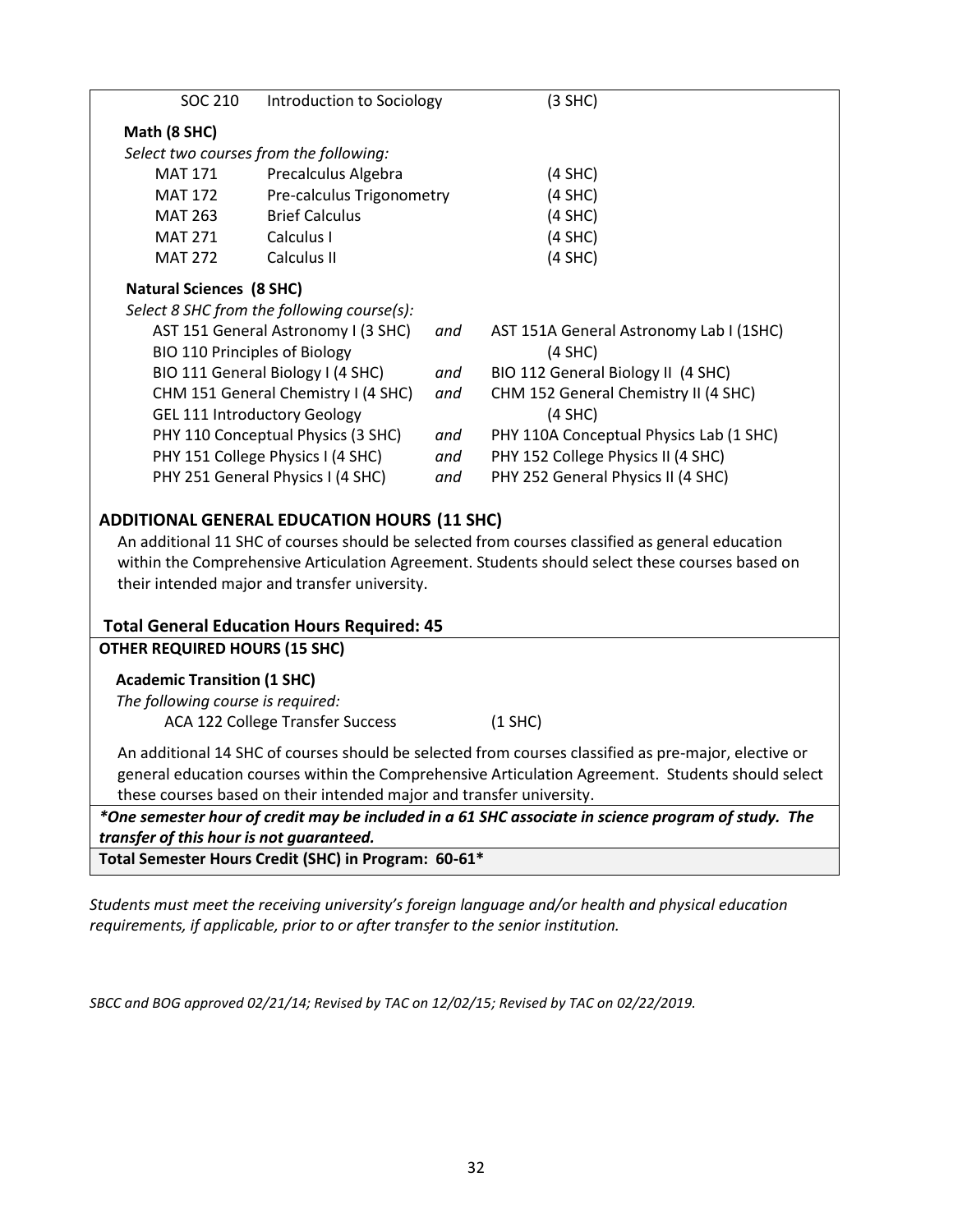## **Appendix G**

### **Transfer Course List**

### <span id="page-32-0"></span>**The Transfer Course List is located at:**

**[http://www.nccommunitycolleges.edu/academic-programs/college-transferarticulation-agreements/comprehensive](http://www.nccommunitycolleges.edu/academic-programs/college-transferarticulation-agreements/comprehensive-articulation-agreement-caa)[articulation-agreement-caa](http://www.nccommunitycolleges.edu/academic-programs/college-transferarticulation-agreements/comprehensive-articulation-agreement-caa)**